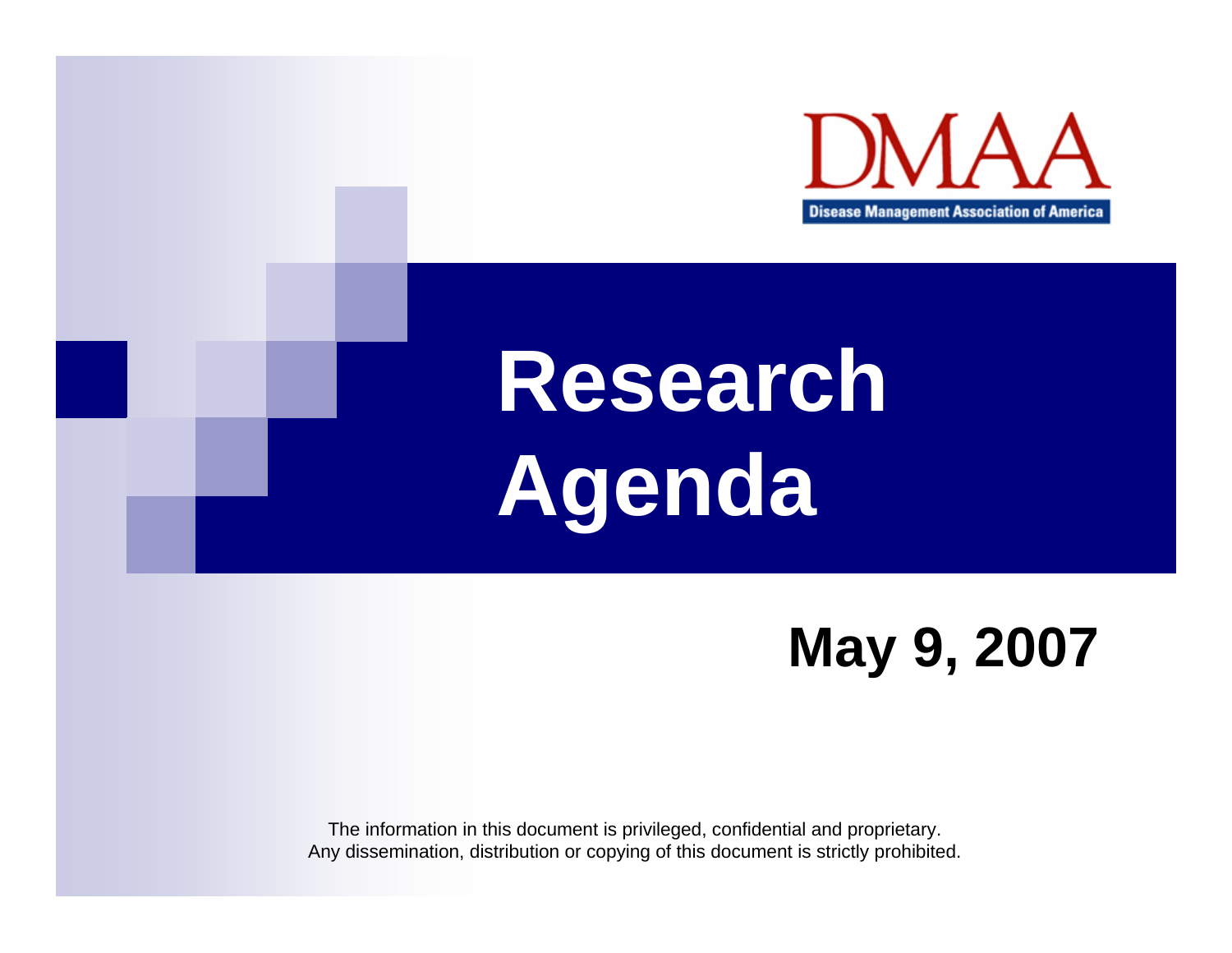## **Who, What, Where**

- **Presenter: Gordon Norman, MD, MBA** 
	- □ CMO, Alere Medical, Inc. / former VP DM, PacifiCare
	- □ DMAA Board of Directors, 2003
	- $\Box$ Quality & Research Committee; Chair, 2007
	- $\Box$ Outcomes Steering Committee
	- □ Financial Metrics Workgroup
- Agenda
	- □ DMAA Research Mission, Structure
	- $\Box$ Quality & Research Prior Work
	- □ Current Work in Progress

■ For more information, see www.dmaa.org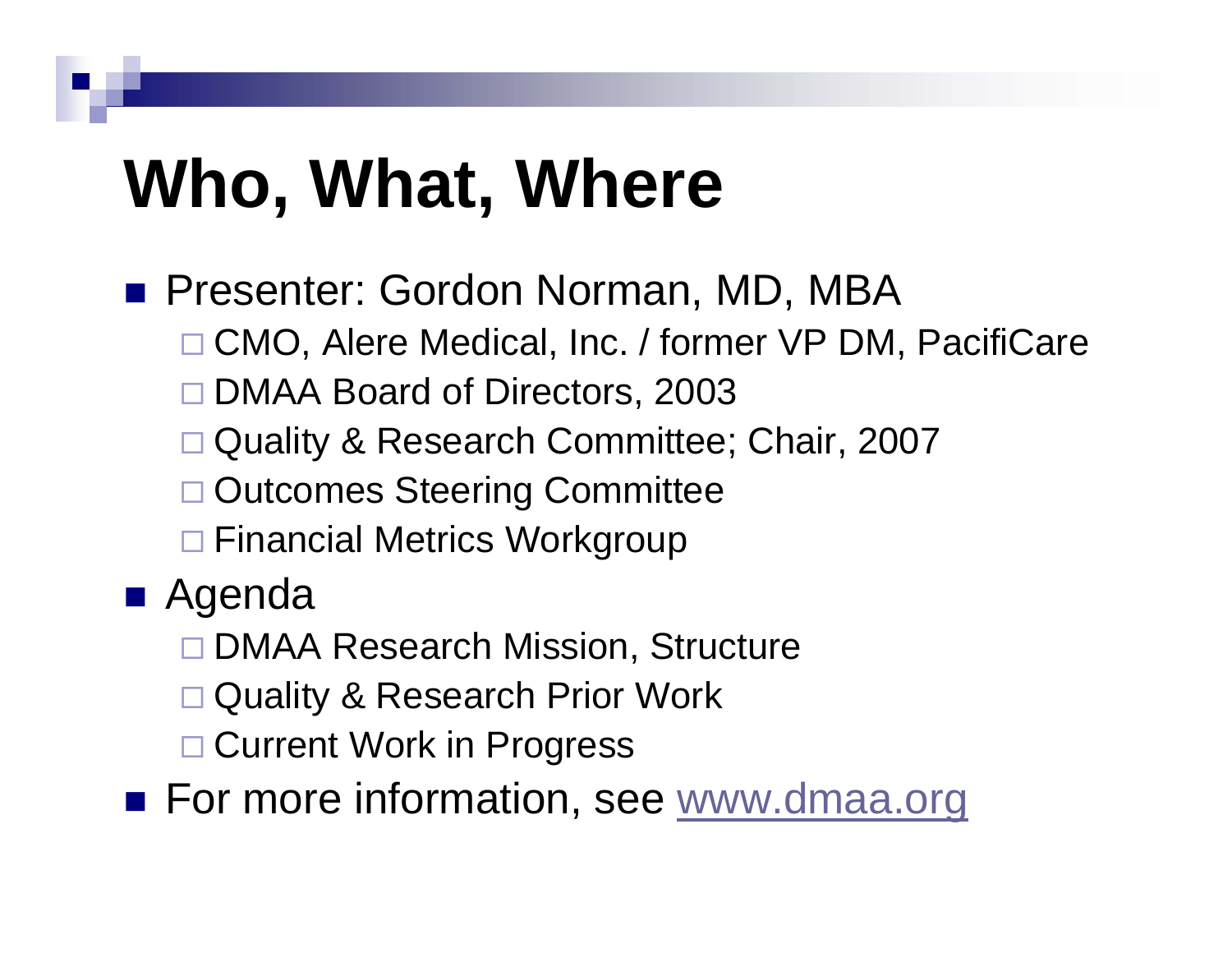## **DMAA's Mission**

- To promote population health improvement through disease and care management by
	- $\Box$  Standardizing definitions and outcome measures
	- $\quad \Box \,$  Promoting high quality standards for disease management and care coordination programs as well as support services and materials
	- $\Box$  Identifying and sharing best practices of program components
	- $\Box$  Fostering research and exploration of innovative approaches and best practices for care models and disease management services delivery
	- $\Box$  Educating consumers, payors, providers, physicians, health care professionals, and accreditation bodies on the value propositions of disease management in the enhancement of individual and populationbased health
	- □ Advocating the principles and benefits of disease and care management before state and federal government entities
	- □ Convening and aligning stakeholders in health care delivery, including international organizations and government entities
	- $\Box$  Promoting the six health care aims identified by the Institute of Medicine: safety, timeliness, effectiveness, efficiency, equity, and patient-centeredness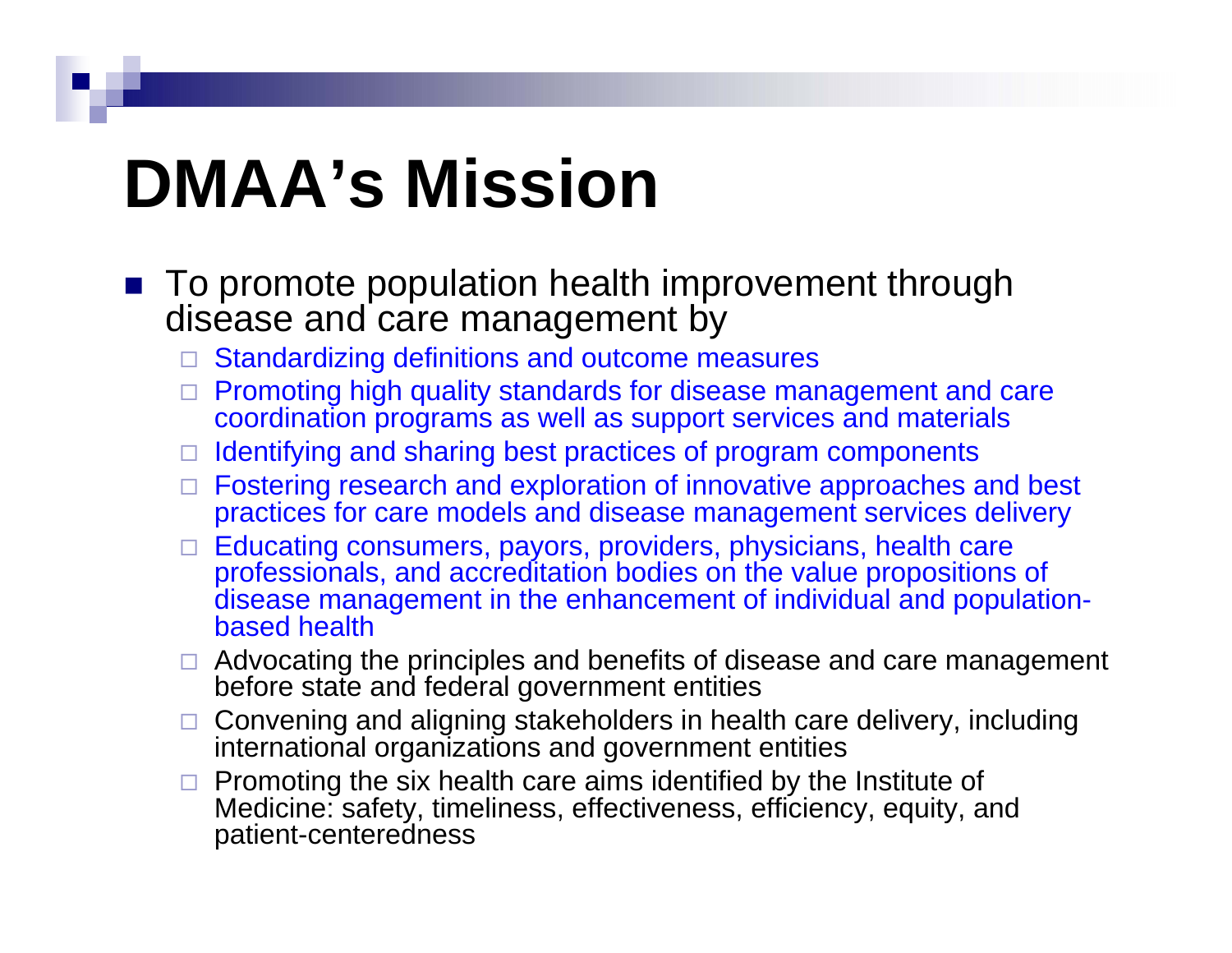#### **Labels May Change…** *But the Essence Remains*

- "Disease Management" is a system of coordinated healthcare interventions and communications for populations with conditions in which patient self-care efforts are significant
- "Disease management"
	- $\square$  supports the physician or practitioner/patient relationship and plan of care,
	- $\Box$  emphasizes prevention of exacerbations and complications utilizing evidence-based practice guidelines and patient empowerment strategies, and
	- $\Box$  evaluates clinical, humanistic, and economic outcomes on an ongoing basis with the goal of improving overall health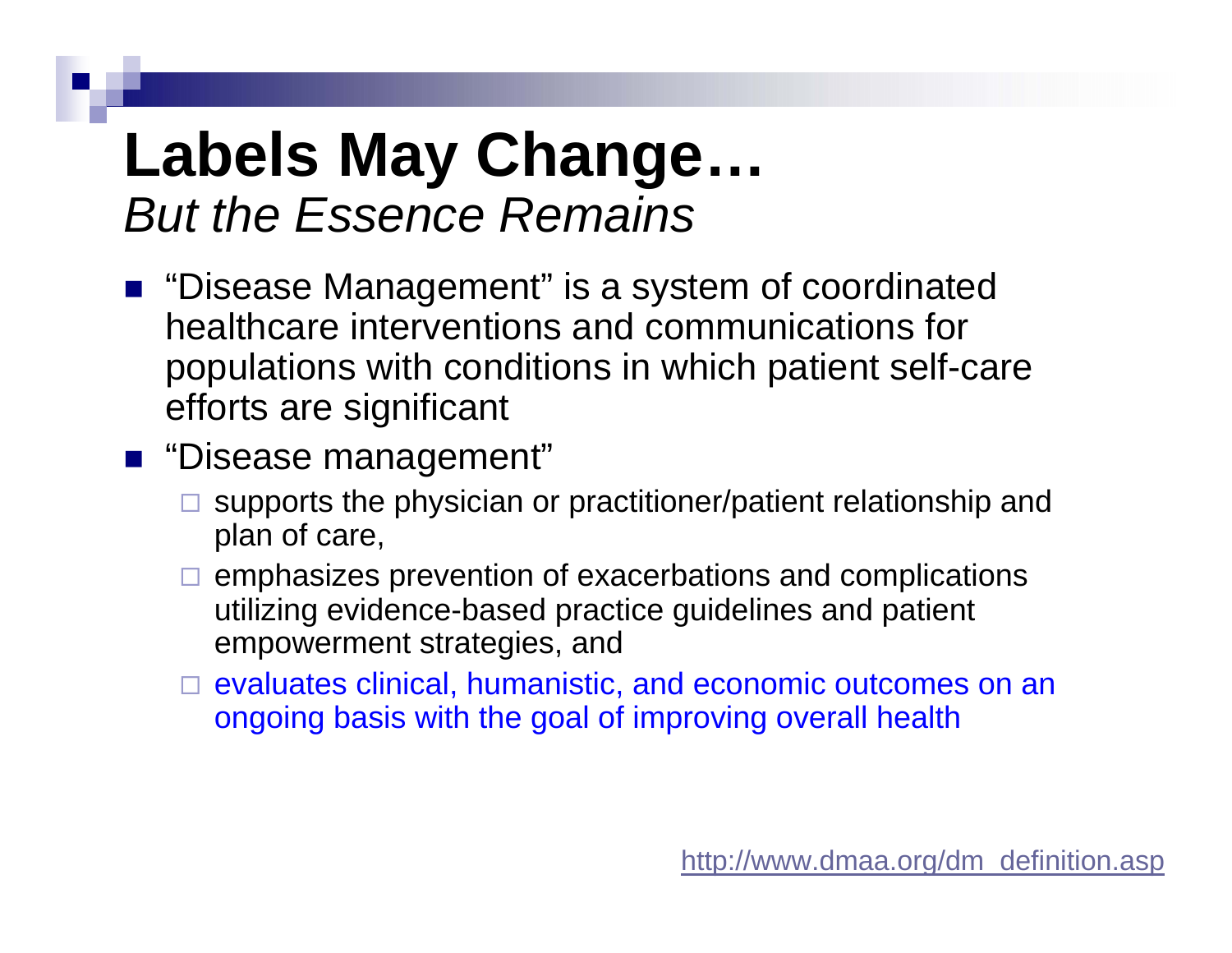#### **Labels May Change…** *But the Essence Remains*

- "Disease Management" components include
	- □ population identification processes
	- $\square$  evidence-based practice guidelines
	- $\Box$  collaborative practice models to include physician and supportservice providers
	- $\Box$  patient self-management education (may include primary prevention, behavior modification programs, and compliance/surveillance)
	- $\Box$  process and outcomes measurement, evaluation, and management
	- $\Box$  routine reporting/feedback loop (may include communication with patient, physician, health plan and ancillary providers, and practice profiling)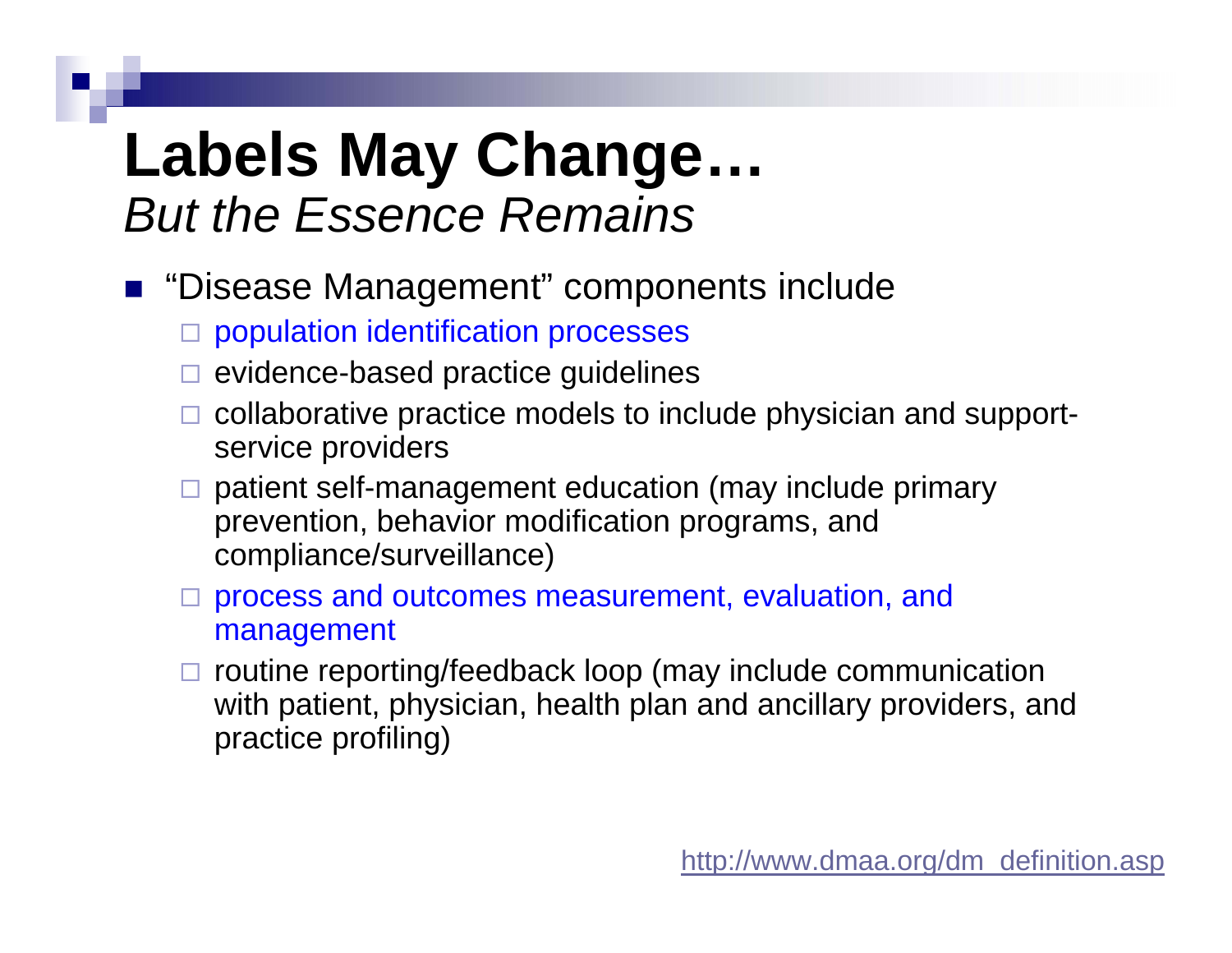## **Research Activities**

- Research initiatives
- Research publications
- DM LitFinder
- Staff Support
	- Jeanette May, PhD, MPH, Vice President, Research & Quality – full-time
	- □DMAA organizational support
	- **□ Many energetic and committed volunteers** from DM community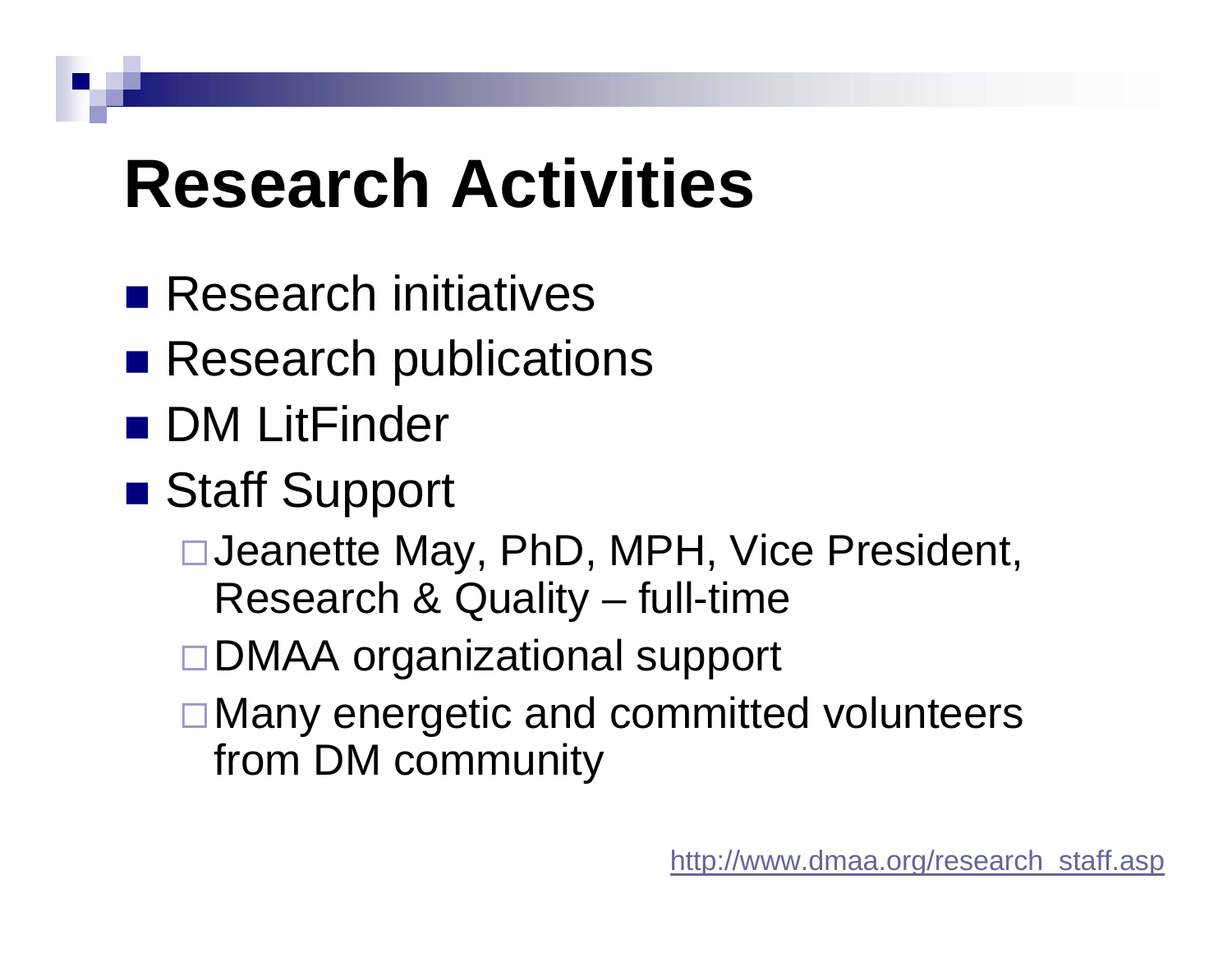### **DMAA Committee Structure**

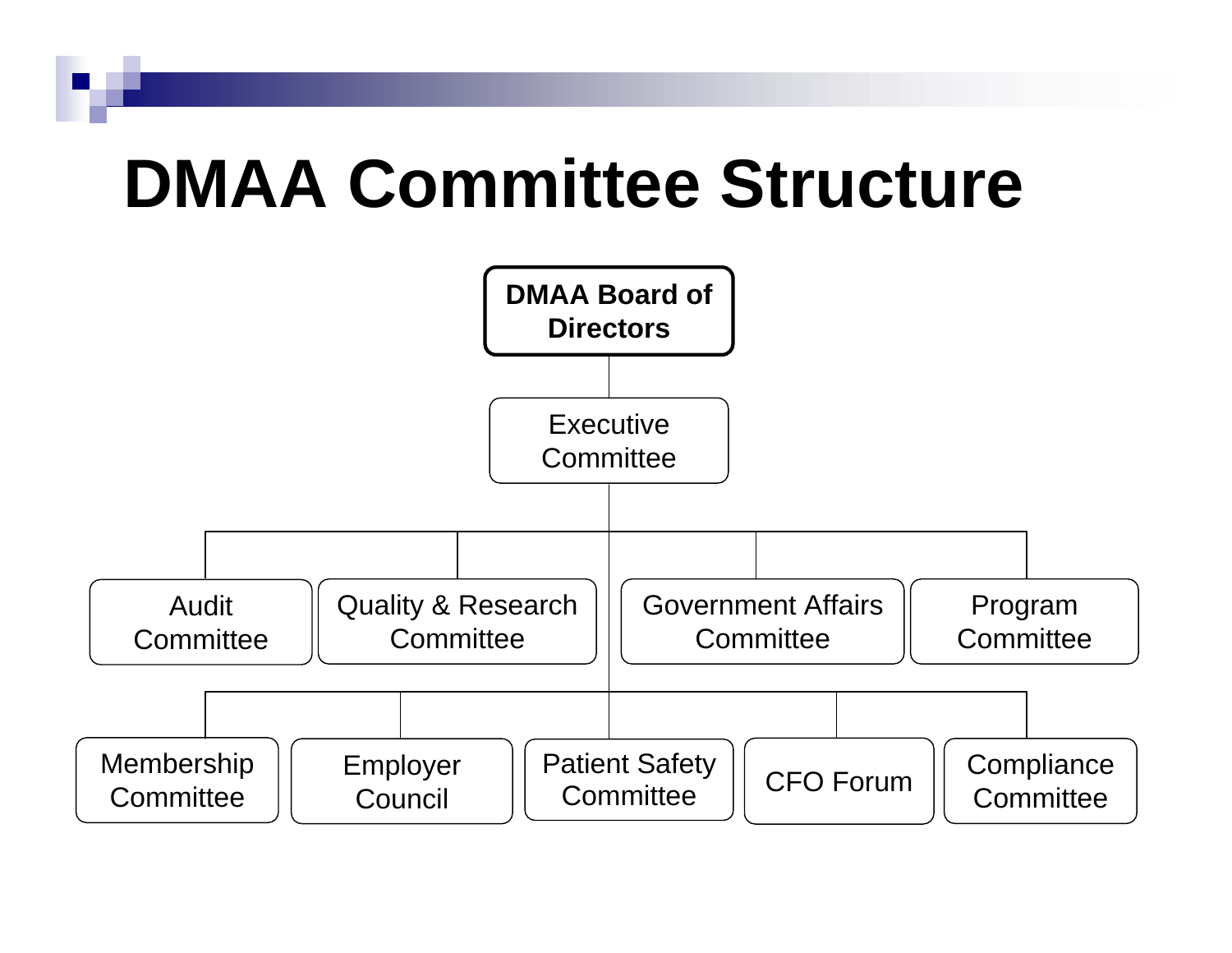### **Quality & Research Structure**

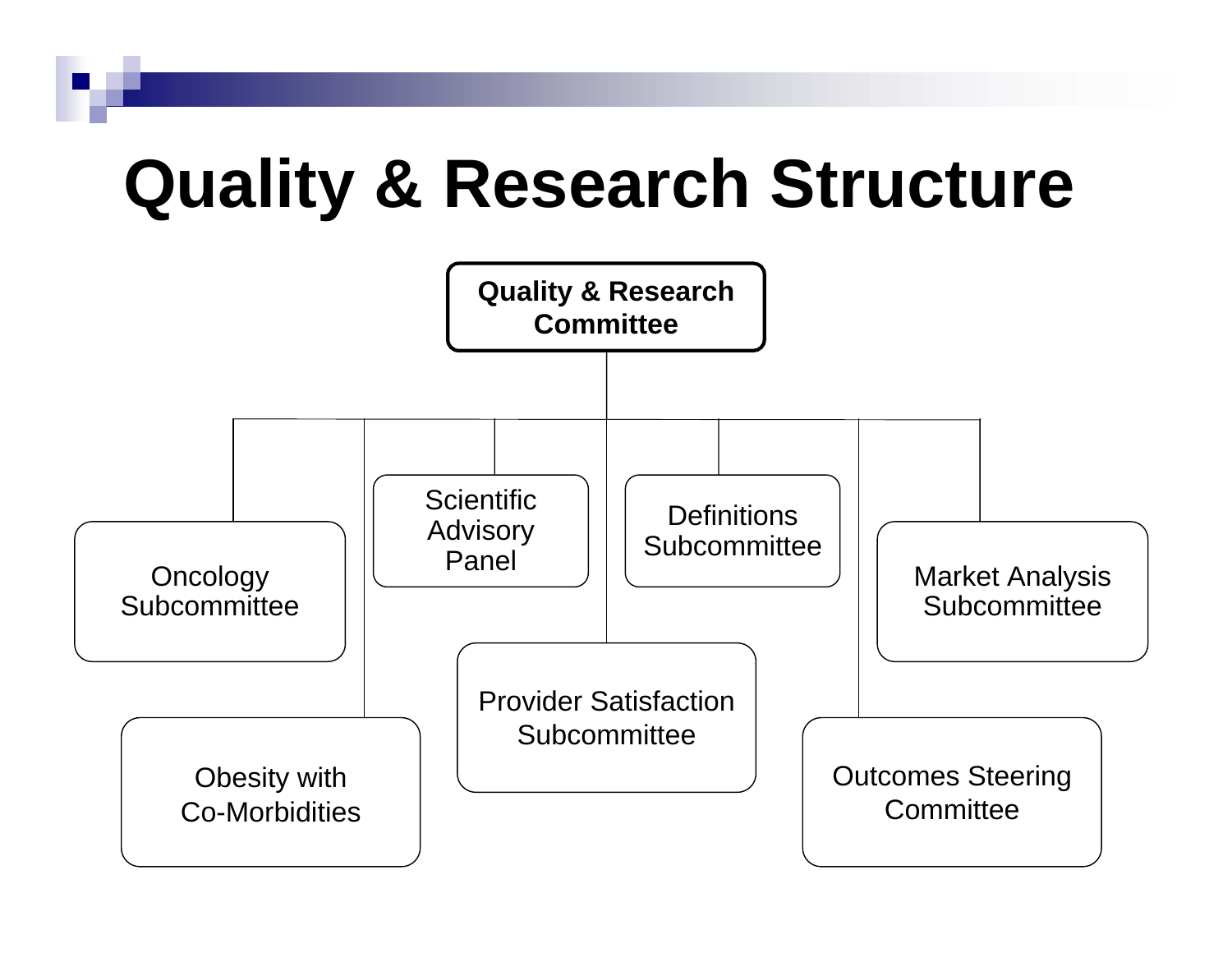## **Past Q&R Activities**

- Consensus Outcomes Measurement Guidelines
- **Predictive Modeling Buyer's Guide**
- Participant Satisfaction Survey & Usage **Guidelines**
- Obesity with Comorbidities Project
- Employer Toolkit on DM
- **Patient Safety & Quality Coordination**
- Revised Dictionary of DM Terminology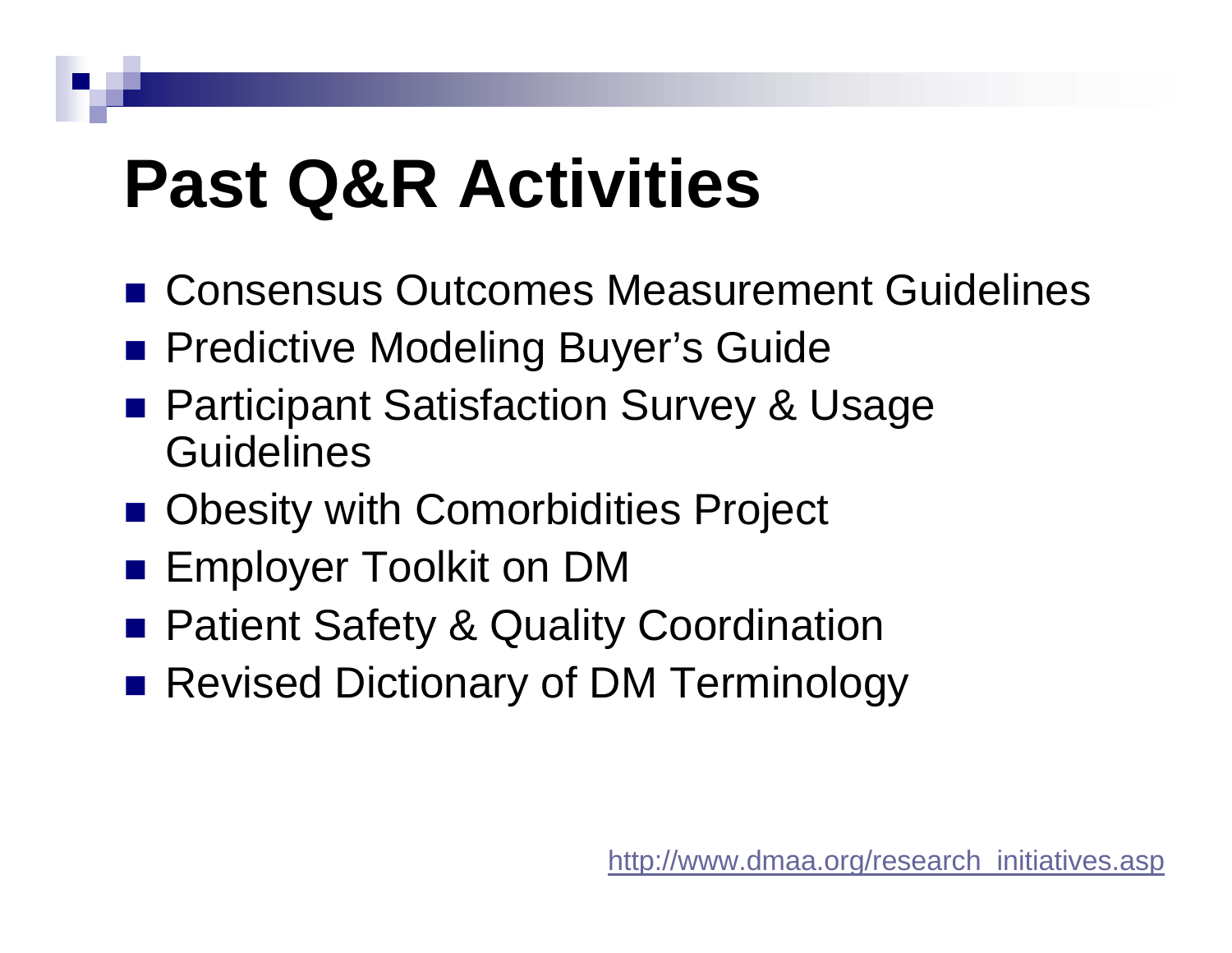### **Current Q&R Activities** *Satisfaction Subcommittee*

Goal: to work with external partners to develop a survey instrument and recommended survey process that would assess the level of satisfaction of providers involved in a disease management program

■ Scope of Work

- □ Perform thorough literature review on measurement of physician/provider satisfaction levels in general ambulatory environments, as well as literature covering physician/provider satisfaction in a disease management specific environment
- $\Box$  Findings of the literature review will be used to form the beginnings of the topics that need to be addressed in the survey
- $\Box$  Collect qualitative information from providers that will help the committee to develop the first survey draft
- $\Box$  Test and validate the survey
- **Deliverable** 
	- □ Survey Framework / Constructs developed by end of 2007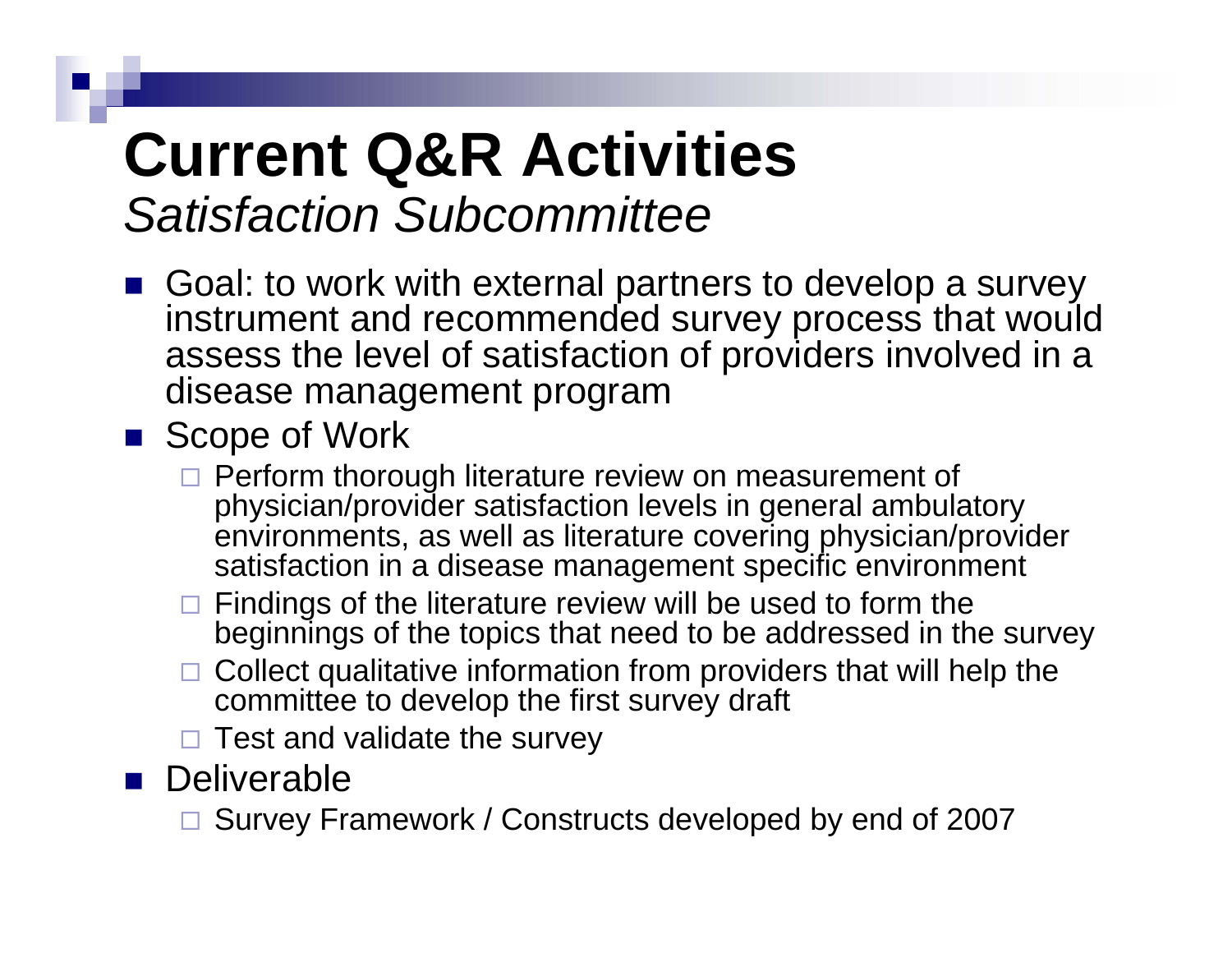### **Current Q&R Activities** *Current Market / Industry Analysis*

- Goal: to develop a comprehensive market analysis that offers a clear and precise report on the state of the disease management industry, trends, etc.
- Scope of Work
	- $\square$  Project will be completed with help of an external consultant
	- $\Box$ Workgroup will offer guidance, review guide at several stages
	- $\Box$ The Gantry Group has been selected as consultant
	- $\Box$  Survey instrument is being developed that will be used for data collection
- **Deliverable** 
	- □ Year-end Market / Industry Analysis report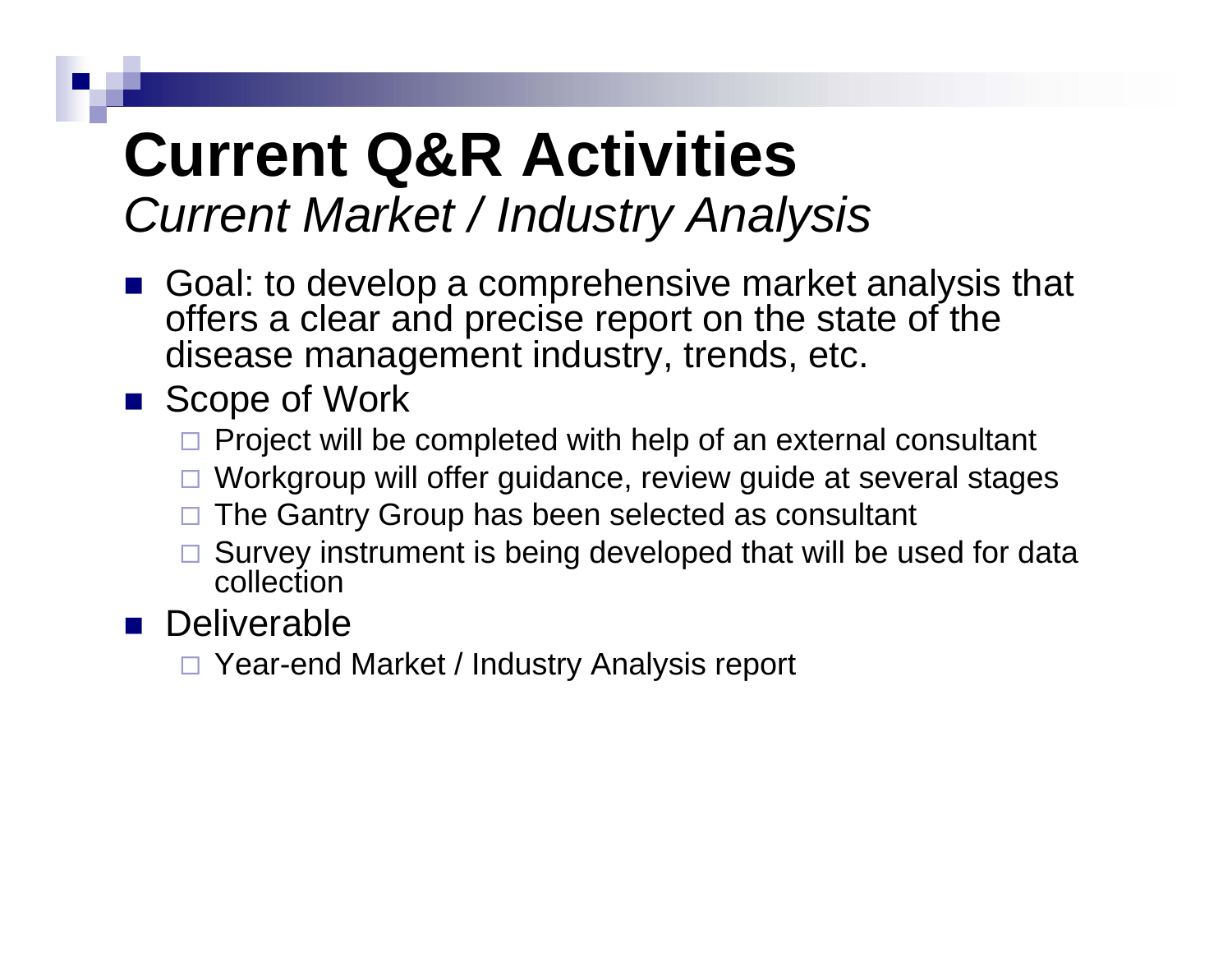### **Current Q&R Activities** *Oncology Subcommittee*

- Goal: to understand the benefits of disease management for cancer patients
	- *Do participants of oncology specific disease management programs or participants of unrelated disease management programs undergoing cancer treatment have better health related outcomes then cancer treatment patients who are not involved with a disease management program?*

#### ■ Scope of Work

- $\Box$  The workgroup would be asked to guide the project and review the study design, manuscript, etc.
- $\Box$  Will analyze outcomes for participants involved in an oncology disease management program and for participants active in an unrelated disease management program who are diagnosed with cancer and going through treatment

#### **Deliverable**

□ Completed report by end of year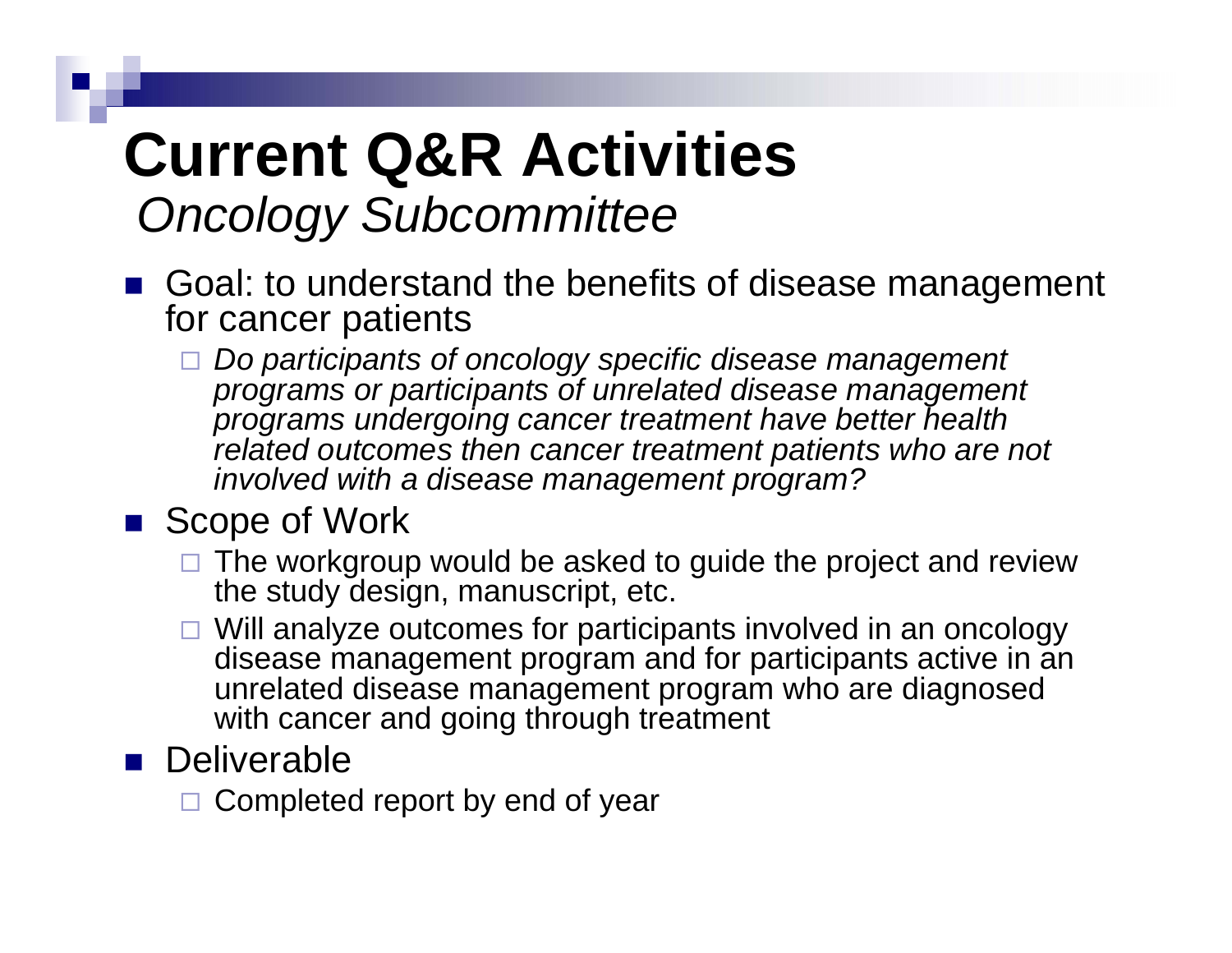### **Current Q&R Activities** *Obesity with Co-Morbidities*

- $\mathbb{R}^2$  Goal: to continue the 2006 work of the obesity group to advance the understanding of how disease management can be used to manage obesity and the co morbidities associated with it
- $\mathcal{L}_{\text{max}}$  Scope of Work
	- $\Box$  Development of a series of articles related to obesity management programs specific to disease management
	- n. Meta-analysis focused on the attributes of successful disease management programs for obesity management
	- □ Online obesity management resource center
	- □ Development of a coalition of supporters to publicize and collaborate on future efforts
- $\mathcal{L}_{\mathcal{A}}$ **Collaborators** 
	- $\Box$  Jefferson Medical College to help develop the comprehensive literature review on innovative obesity management programs and outcomes
	- $\Box$  Obesity coalition candidates are currently being contacted and invited to an introductory meeting followed by a full day conference in October
- $\mathbb{R}^2$ **Deliverable** 
	- All the above by year's end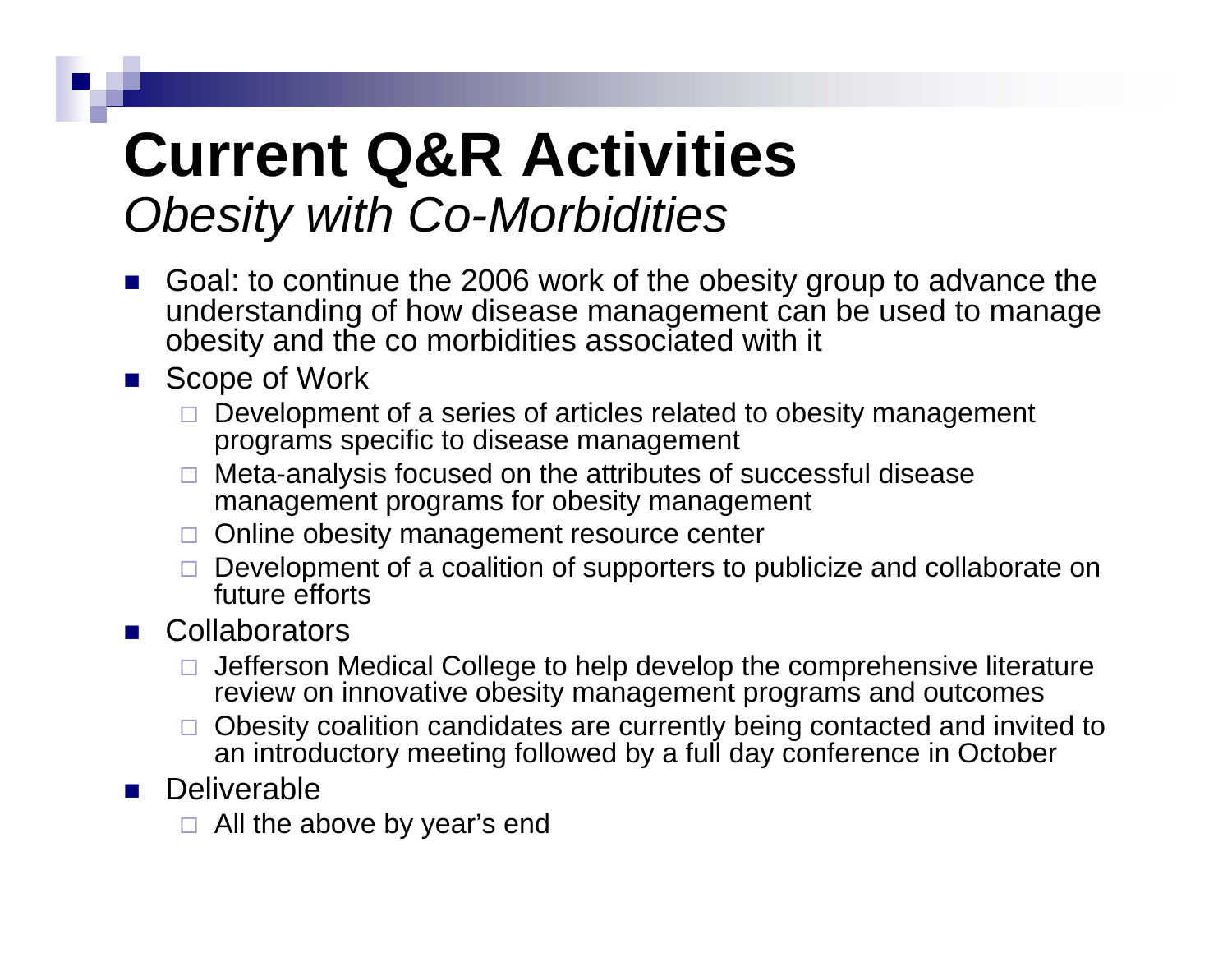### **Current Q&R Activities** *Productivity Measurement*

Goal: to conduct research and analysis to improve understanding of disease management interventions on improved health-related lost productivity in workplace

Scope:

 $\Box$  Analysis will be completed by the DMAA and IBI staff and the workgroup role will be oversight and guidance at various stages of the project

**E** Collaborator

- □ Integrated Business Institute (http://www.ibiweb.org)
- □ Coordinate with Wellness measures from Outcomes Project

**Deliverable** 

□ Quality & Research Committee will be presented with the project study design for feedback and approval at its May meeting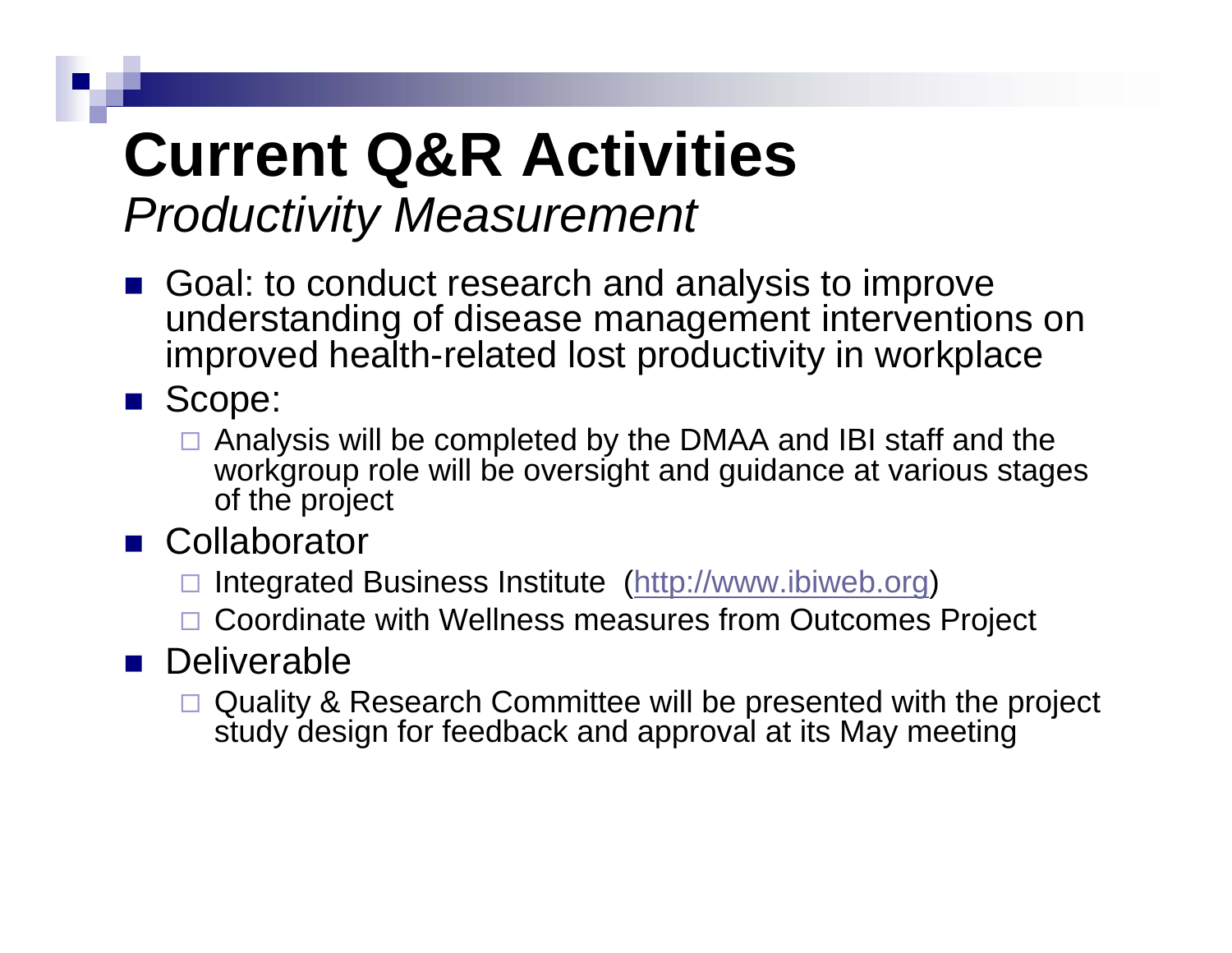## **DM Outcomes Guidelines Project**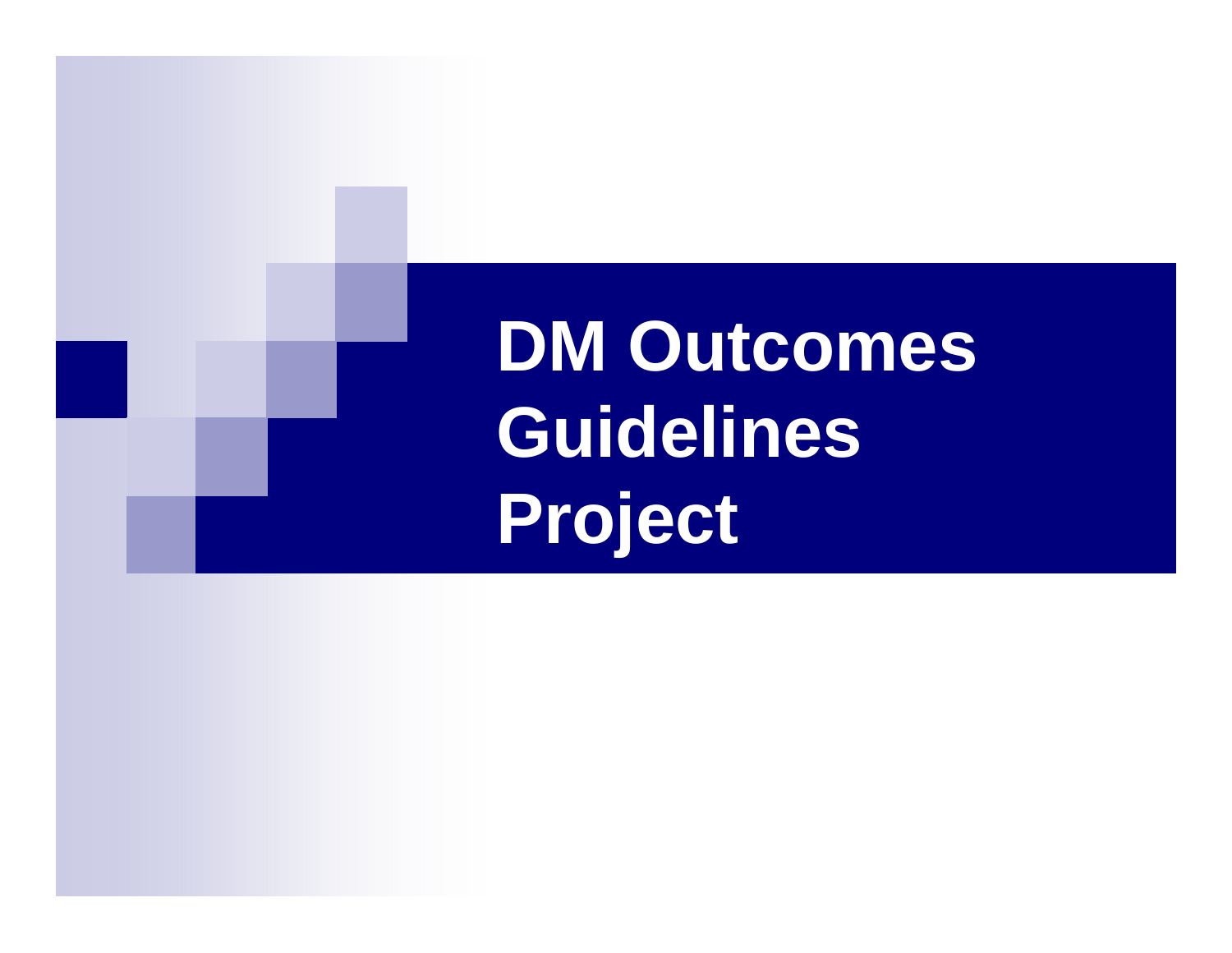## **Advancing DM Rigor & Value**

- m. Standardized, comparable metrics exist today for many aspects of health plan performance (e.g., HEDIS, CAHPS) but not for Health and Disease Mgt
- × DMAA's work toward standardized, comparable outcomes represents a significant step toward this fundamental lack of performance transparency
- × Public reporting of Disease and Health Management outcomes should be a shared goal for the industry
- $\mathcal{L}_{\rm{max}}$  Just as reporting of Effectiveness of Care measures has stimulated innovation and quality improvement for health plans, the same would be expected from Disease and Health Management suppliers



*DMAA publications supporting greater understanding, rigor, and standardization for the DM industry*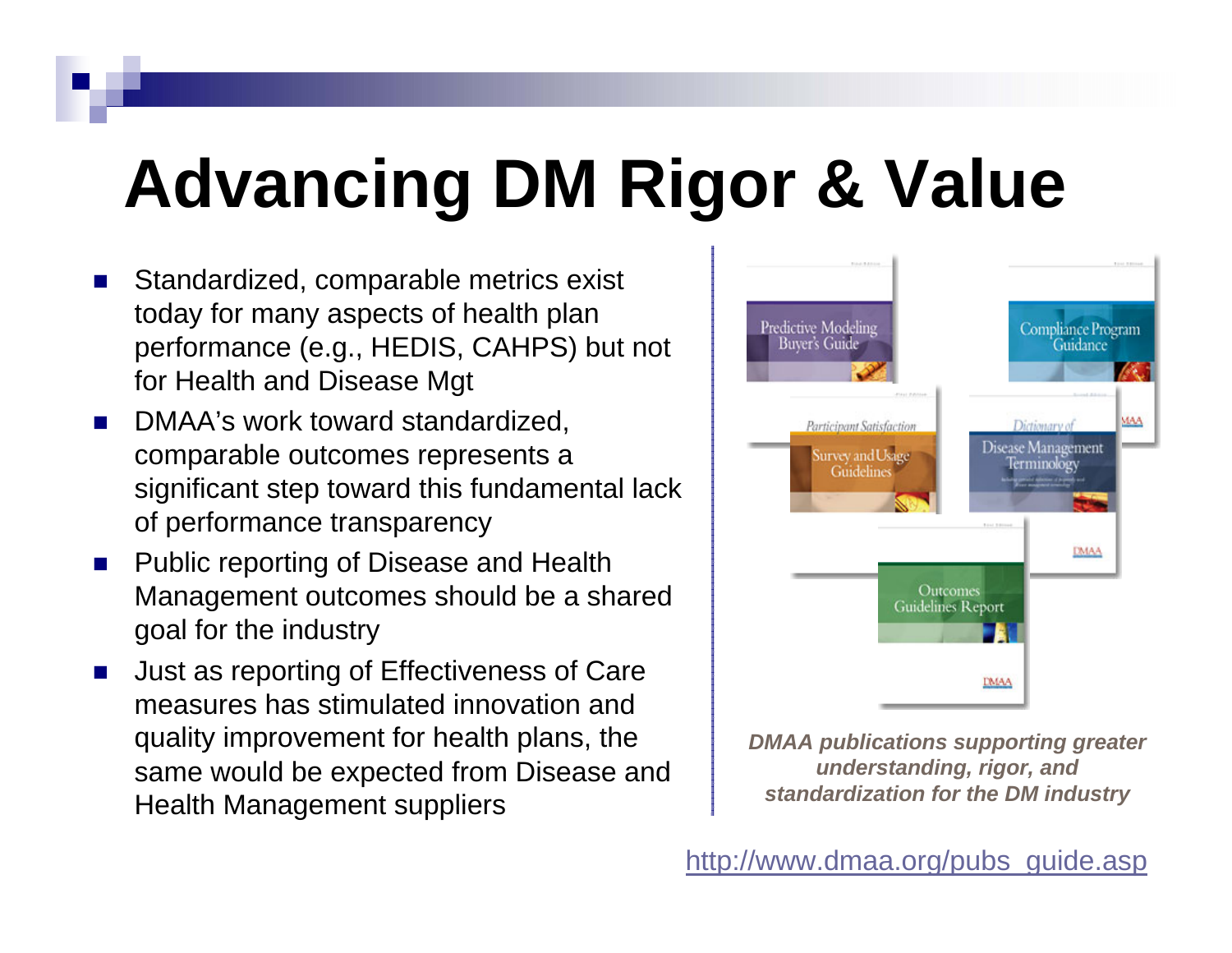### **Outcomes Guidelines Project**

- 2000, DM Definition developed **□ DM components include: process and outcomes** measurement, evaluation, and management ■ 2004, published "Green Book" & "Blue Book" □ Dictionary of Disease Mgmt. Terminology □ Disease Mgmt. Program Evaluation Guide ■ 2005-06, Outcomes Project, Phase I □ Dictionary of Disease Mgmt. Terminology, Version II Outcomes Guideline Report, 12/06
- 2007 Outcomes Project, Phase II □ Multiple workgroups underway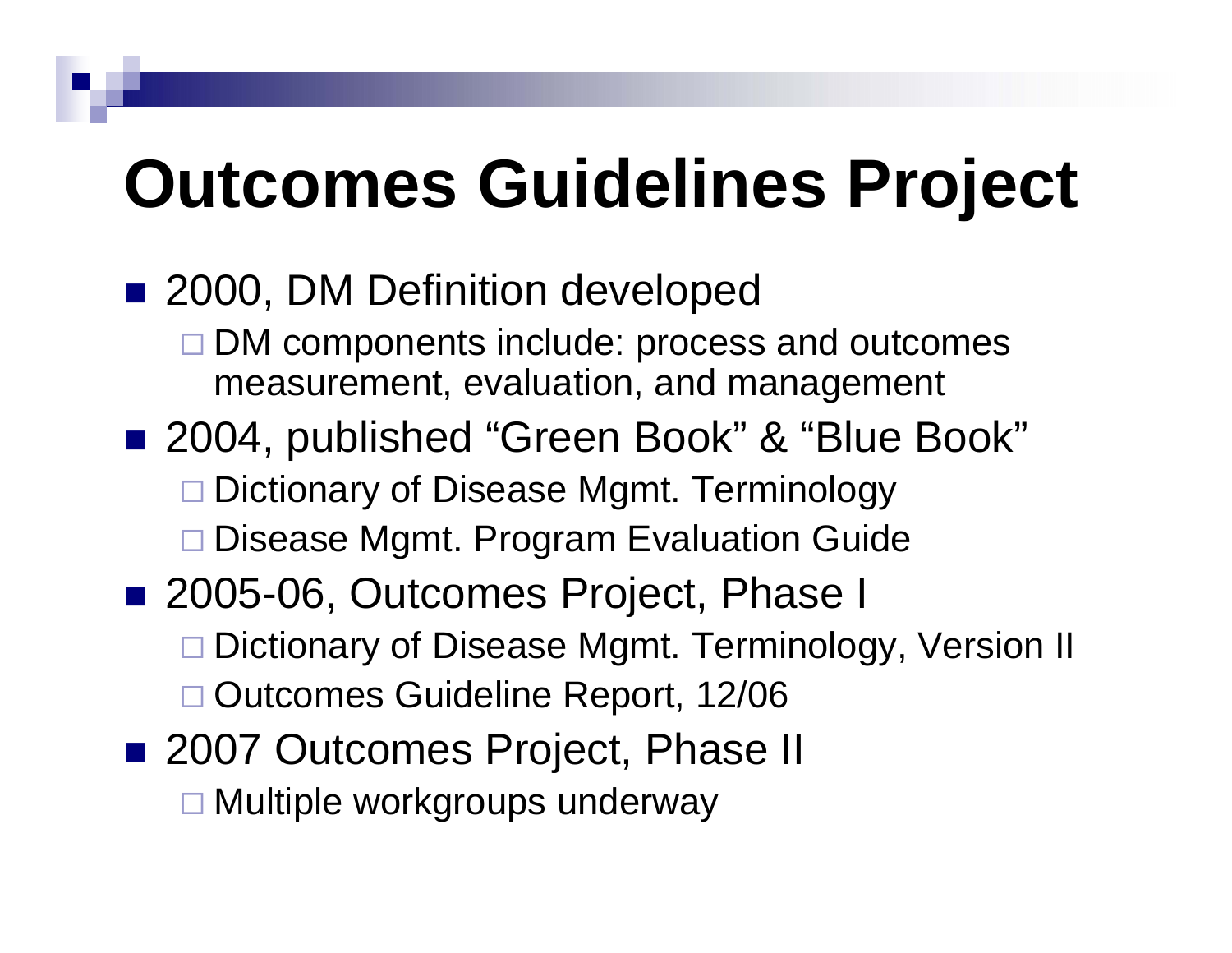## **Outcomes Project Structure**



AsthmaCOPDCHF**CAD Diabetes**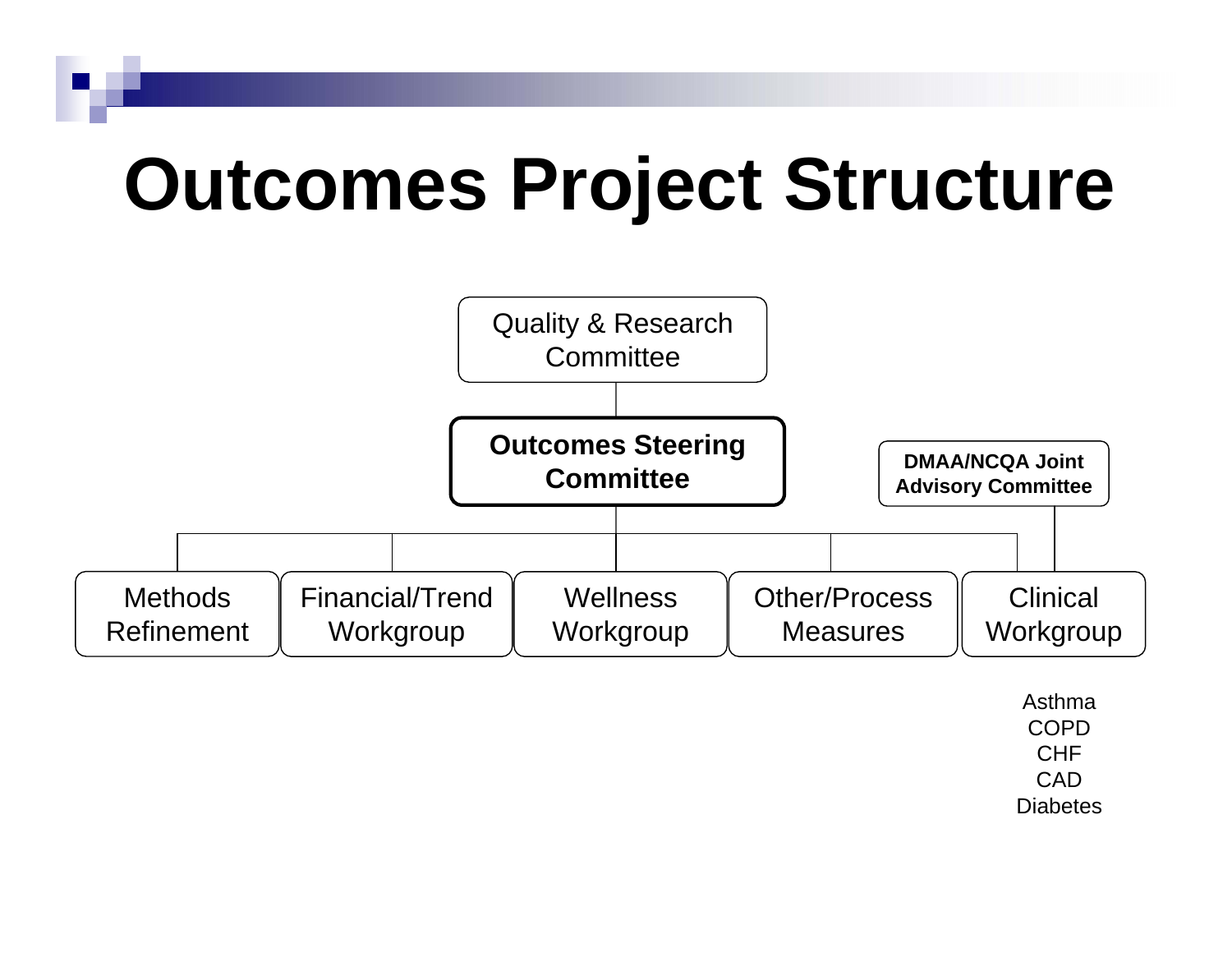## **Project Overview**

- Goal To develop a set of uniform evaluation guidelines for the disease management community to use for outcomes reporting purposes that are both defensible and practical ("GAAP for DM")
- Justification The development of a generally accepted approach, utilizing key statistical and actuarial practices, will permit health plans, employers, state and municipal governments, and others to more clearly understand the value of disease management programs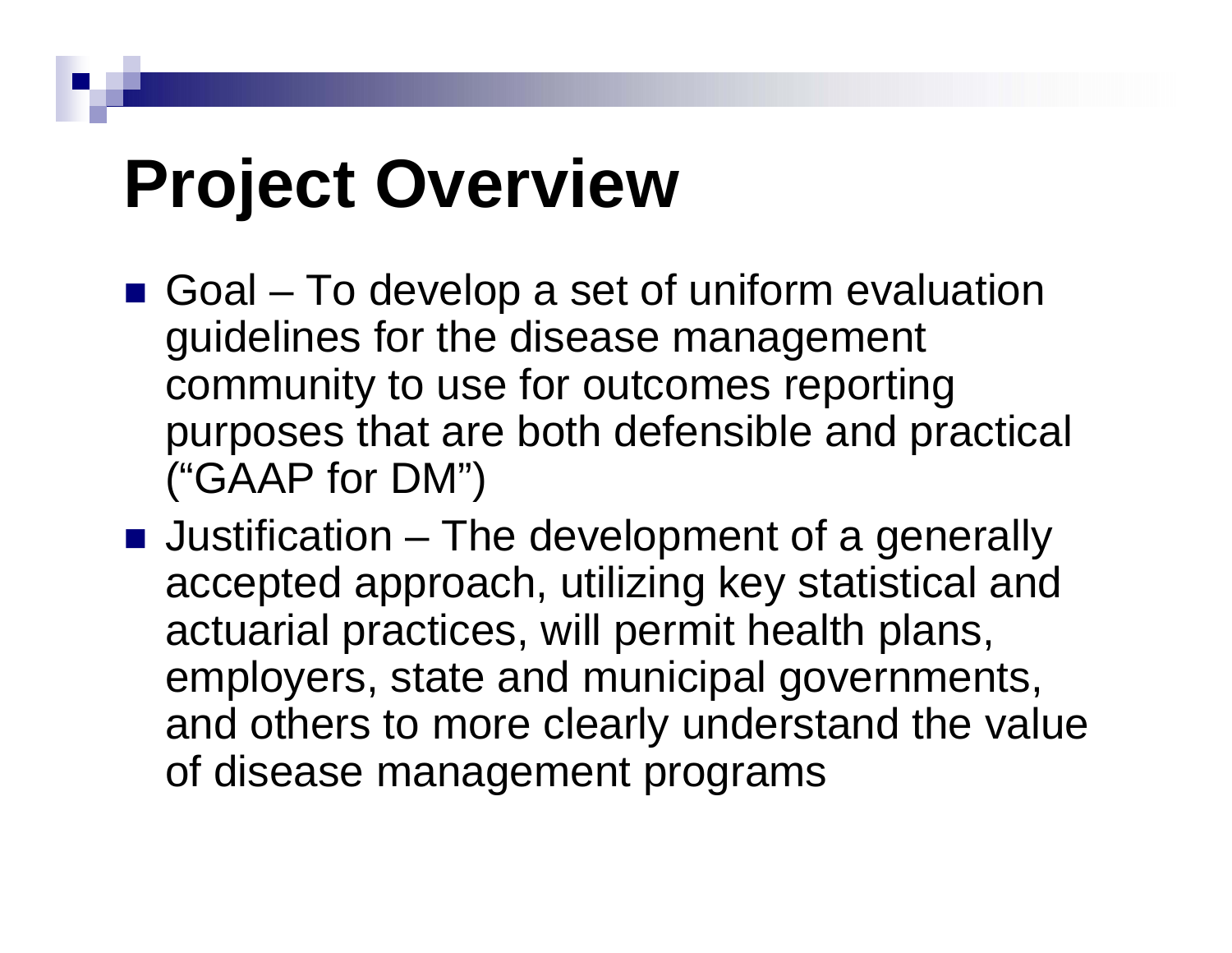## **"Squeezing The Bookends"**



**Single Standardized Approach for All DM Outcomes Narrower Spectrum of DM Outcomes Measures/Methods**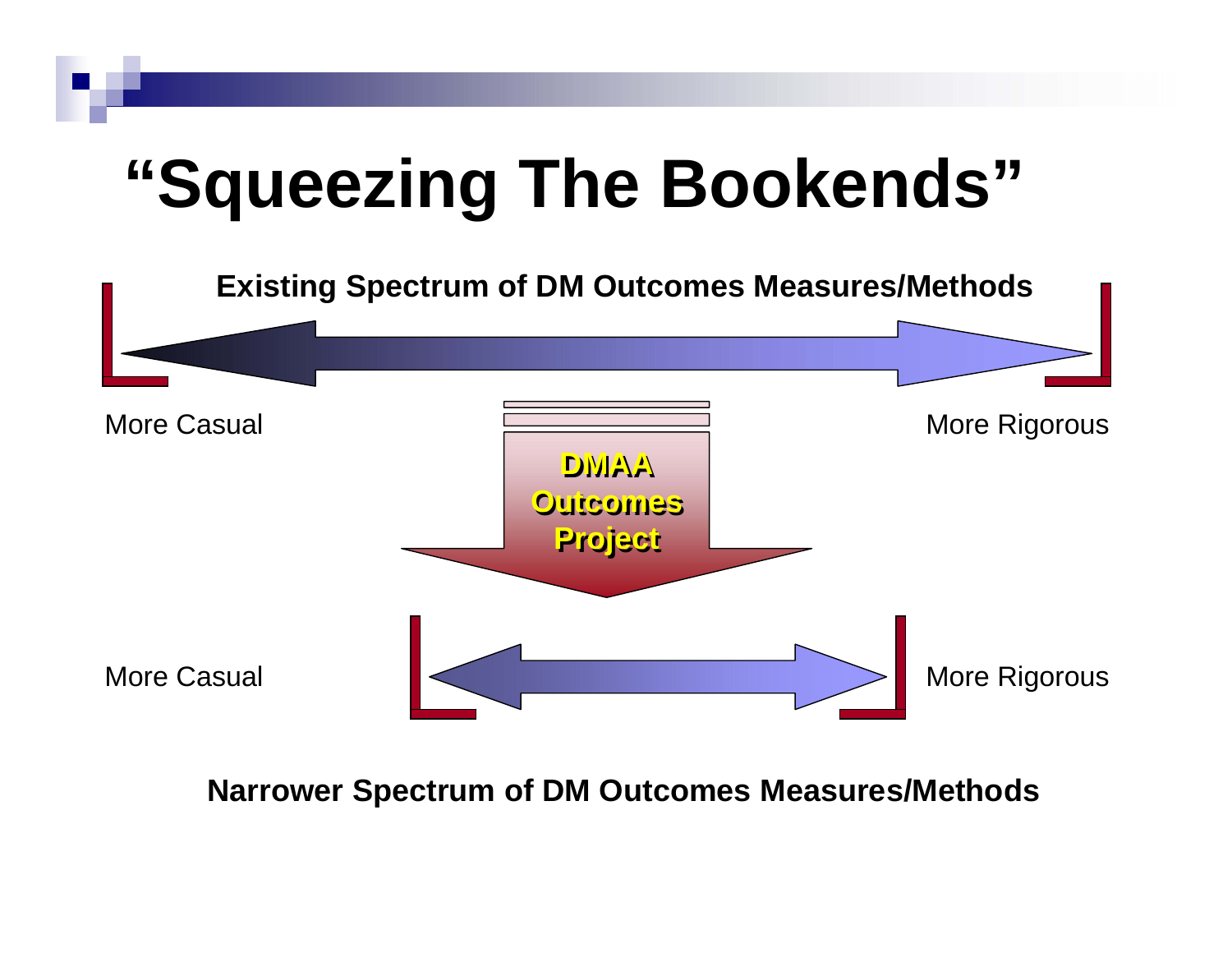### **Achieving Optimal Balance**

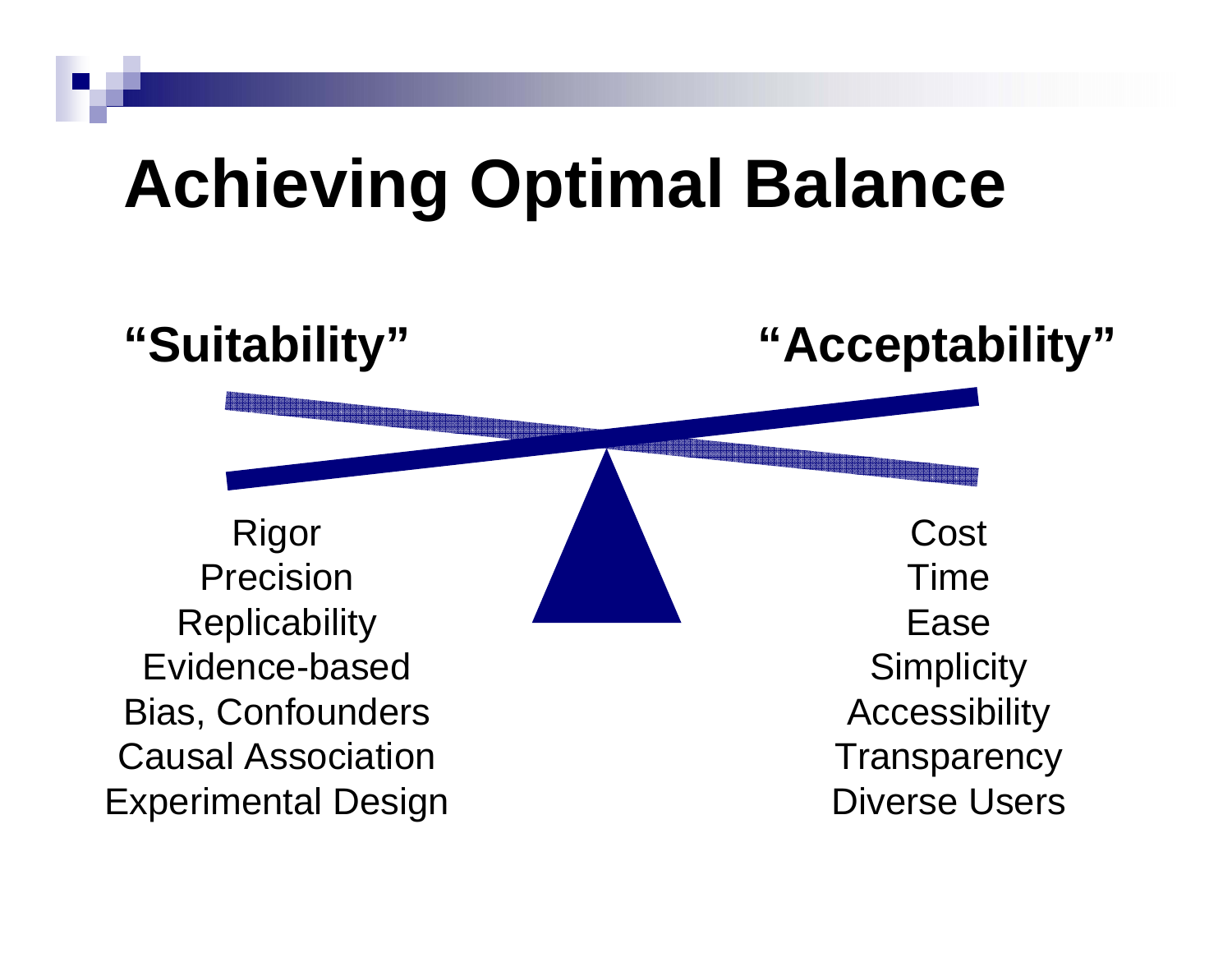### **Project Timeline**

- 2005 Plenary meetings, survey development
- January 2006 Survey distributed to all DMAA members
- May 2006 Data Analyzed by National Opinion Research Center (NORC)
- May-September 2006 Guideline Development
- September-October 2006 External Feedback
- December 2006 – Release of Version I
- January 2007 Work on Version II begins
- September 2007 Release of Version II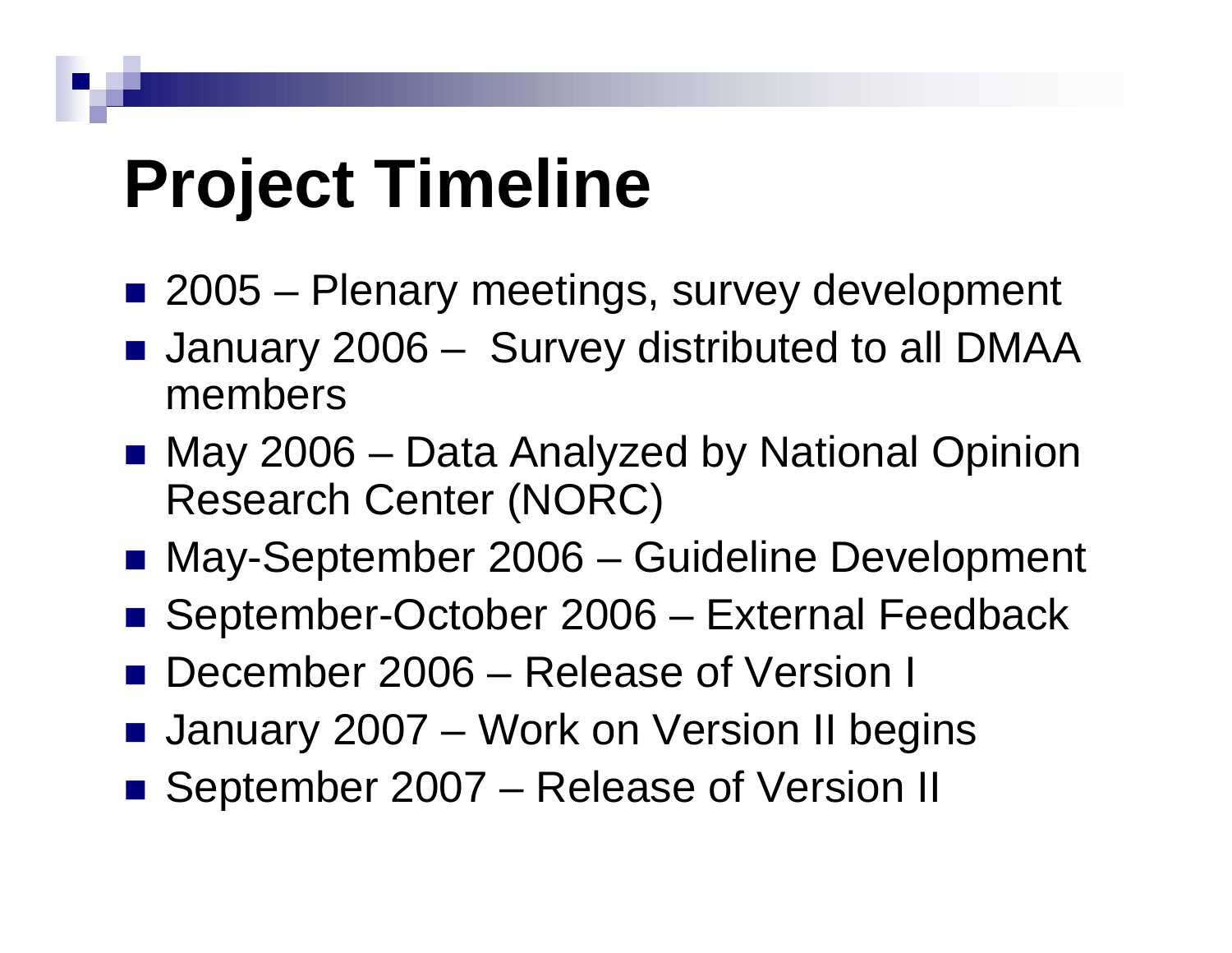## **Guideline Development, 2006**

- **Project overseen by Outcomes Steering Committee, with** dedicated workgroups
	- □ Methods
	- $\Box$ Financial Measures
	- □ Clinical Measures
	- Additional Measures
- **Ifterative process for refining guideline recommendations,** achieving consensus
- **If** Input obtained from CMS, AHRQ, JCAHO, URAC, NCQA, CMSA, National Business Group on Health, National Business Coalition on Health, Kaiser Permanente, Fortune 50 employers, and many others
- Final approval by Quality & Research Committee, DMAA Board of Directors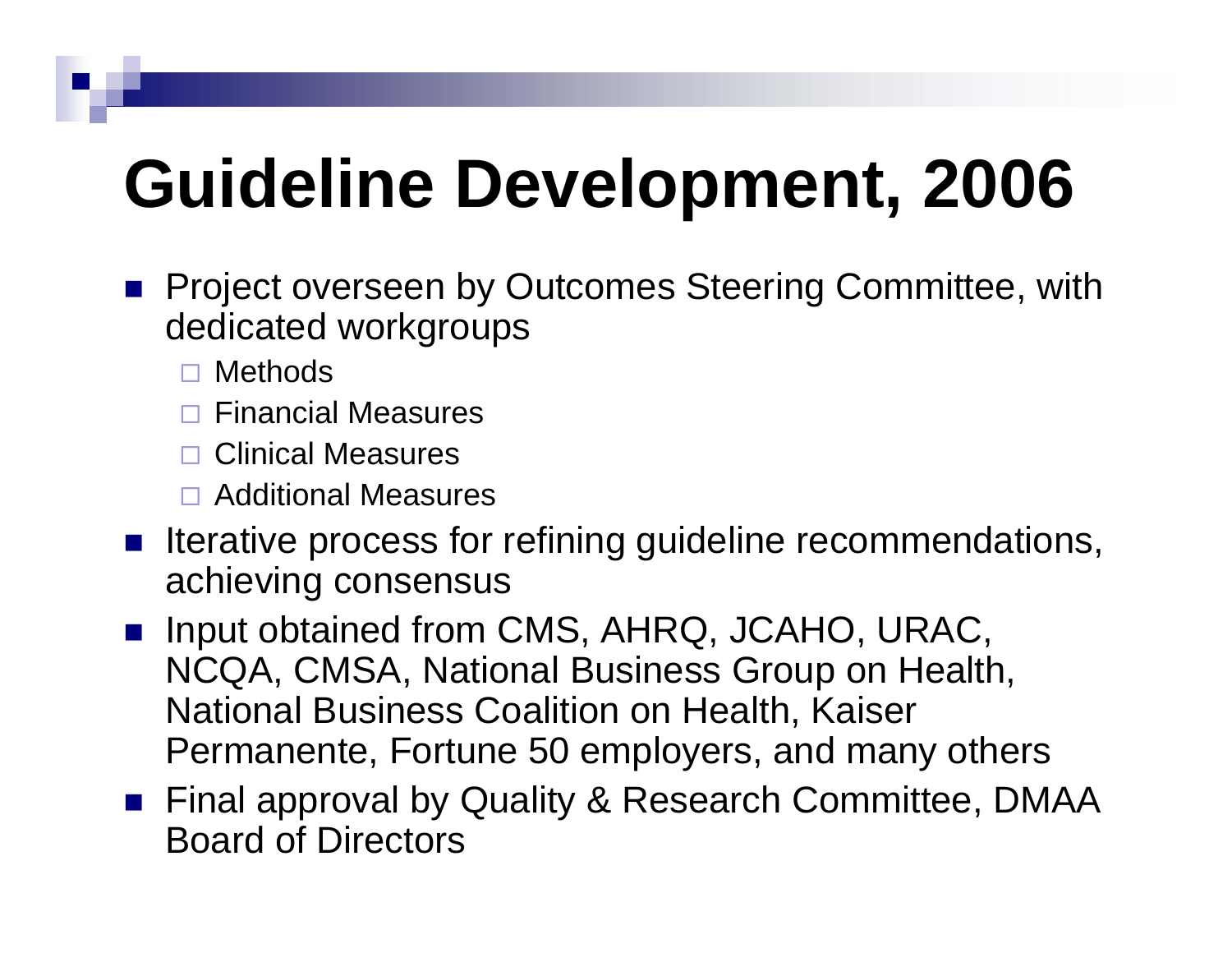### **Phase I Outcomes Guidelines**  *What They Are*

- Consensus effort to create a standardized method for determining disease management outcomes that meet suitability and acceptability requirements across a wide range of populations and circumstances
- A standardized method that is based on current industry best practices
- An effort to better manage some of the most prevalent challenges currently encountered in determining disease management outcomes in nonexperimental settings
- An intermediate step in evolving practical and reliable methods to facilitate comparisons of different programs' performance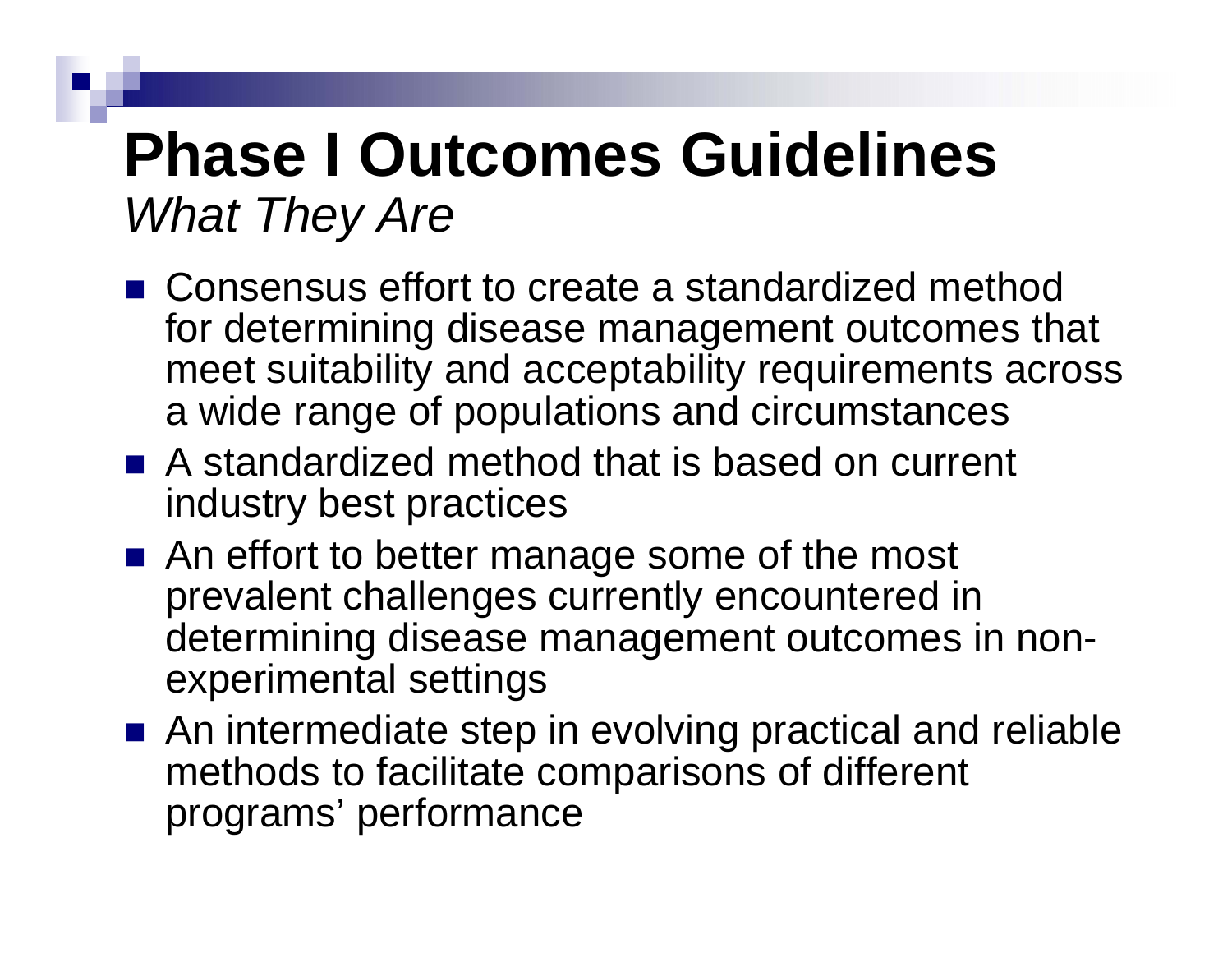#### **Phase I Outcomes Guidelines**  *What They Are Not*

- A prescriptive method that is intended to replace all other methods for determining disease management outcomes
- A formulaic recipe for "plug and play" outcomes determinations by unsophisticated disease management program reviewers
- An ideal method for all populations under all circumstances
- The last word in evolving standardized methods that facilitate interprogram and intraprogram comparisons of performance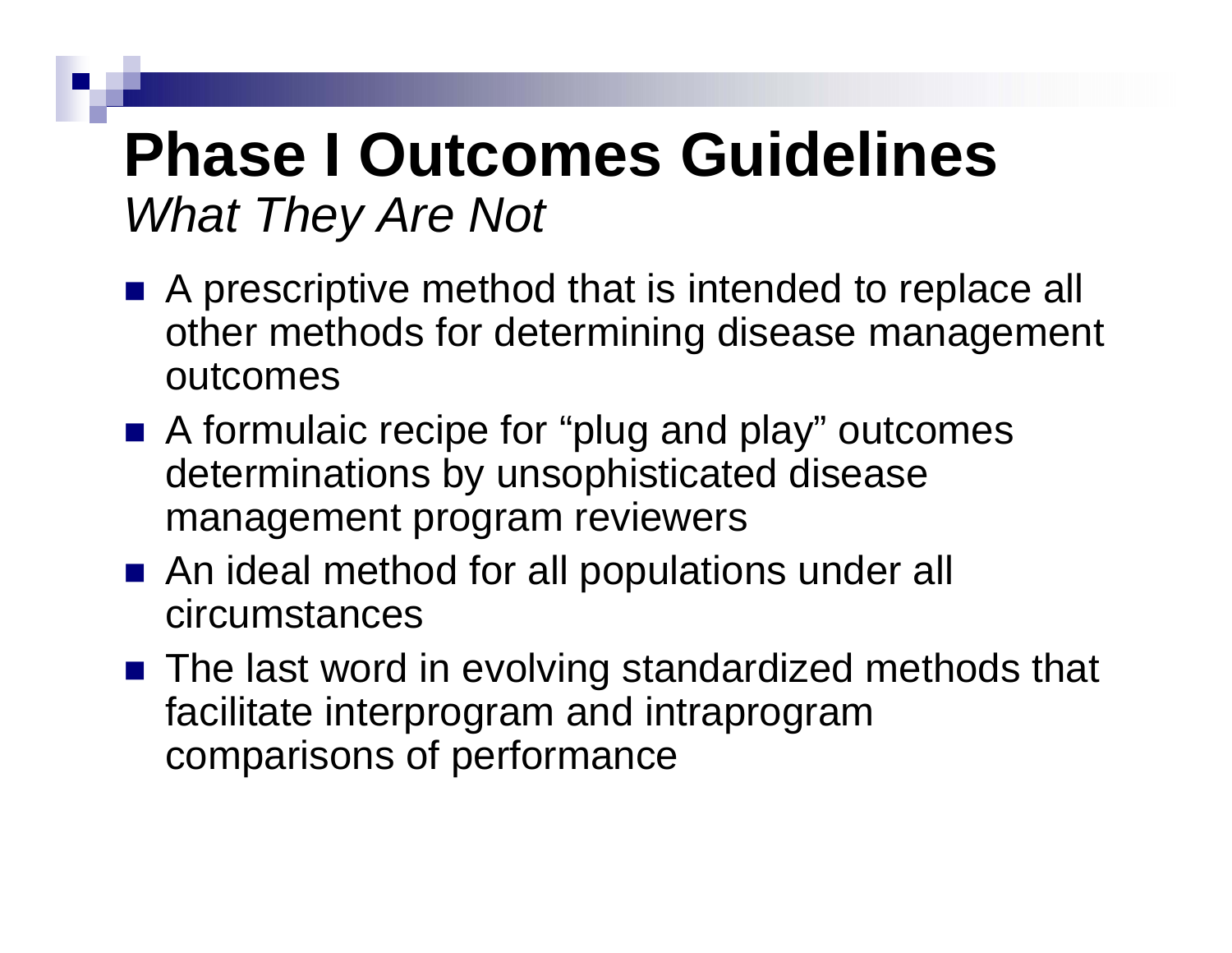## **Phase I Report – Reception**

- Released at DMAA's 12/06 DMLF meeting to enthusiastic response
- Strong support received subsequently □ From many industry stakeholders **□ From some skeptical industry insiders** 
	- □ With constructive feedback from critics
- Eager for DMAA to continue this work in 2007, adding more refinement, scope, specifics to next version
- Many industry groups interested in collaborating
- More volunteers active in 2007 process, groups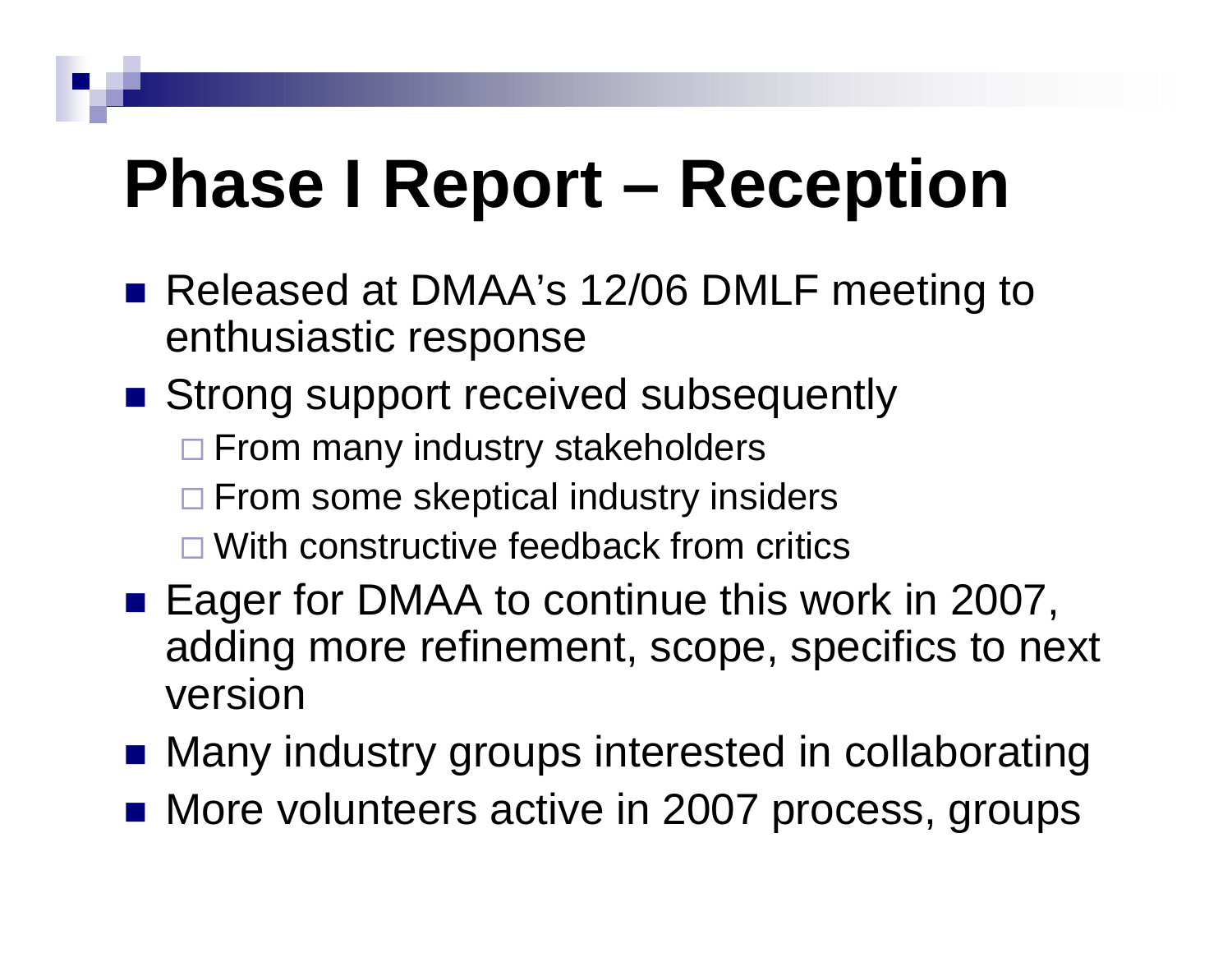### **Guideline Development, 2007**



CHFCAD

**Diabetes**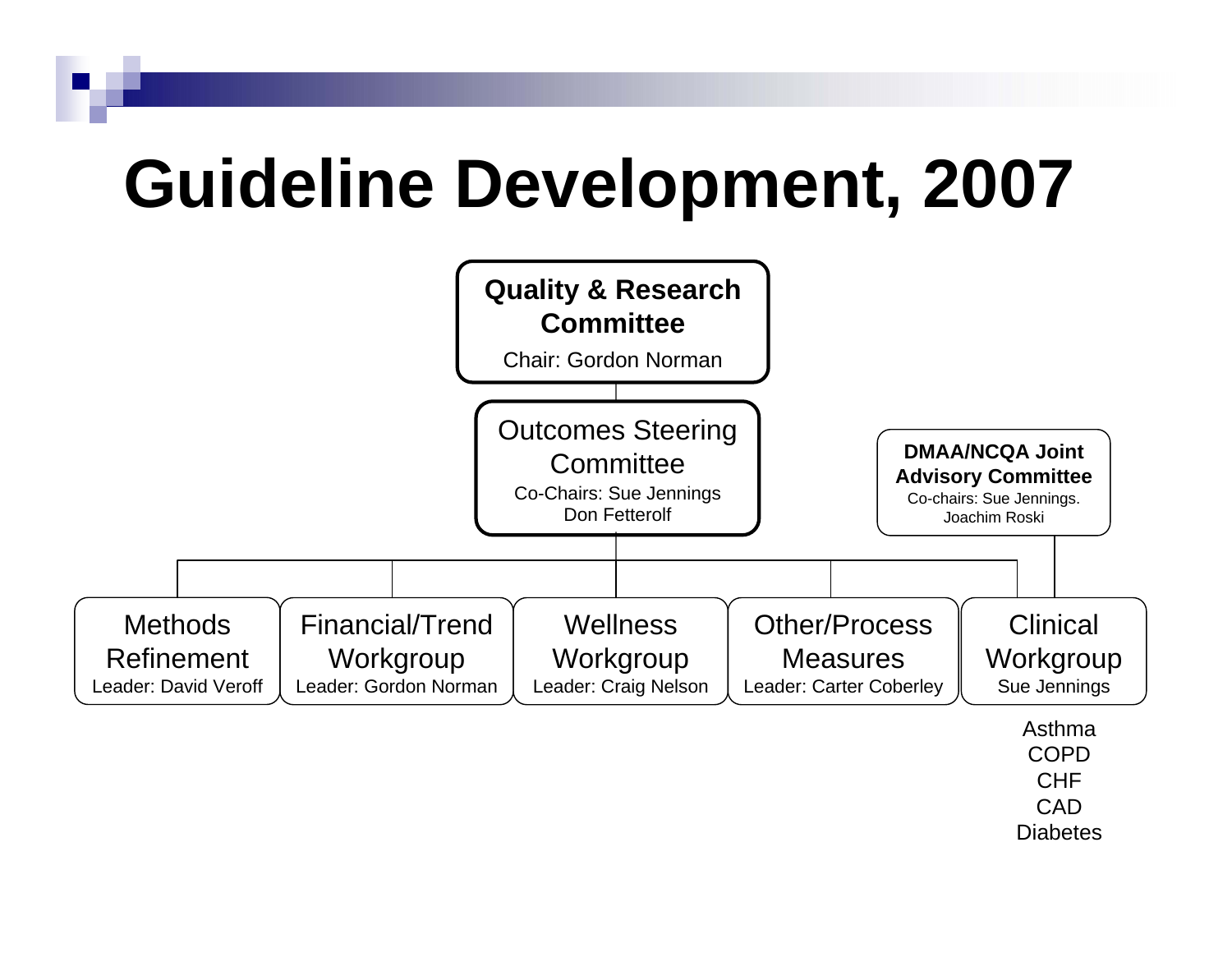#### **Methods Refinement Workgroup**

- □ Goal: to review work done in Phase I and identify specific areas to be refined or expanded in Phase II
- **□ Priorities** 
	- Stop-loss approach
	- Recommended evaluation design benefits
	- **Population identification**
	- **Small sample sizes**
	- Developing methods to compare disease management programs from different vendors
	- Narrative on developing an equivalent comparison
	- Program evaluation by individual disease vs all diseases
	- Methods applied to disease outside five common chronics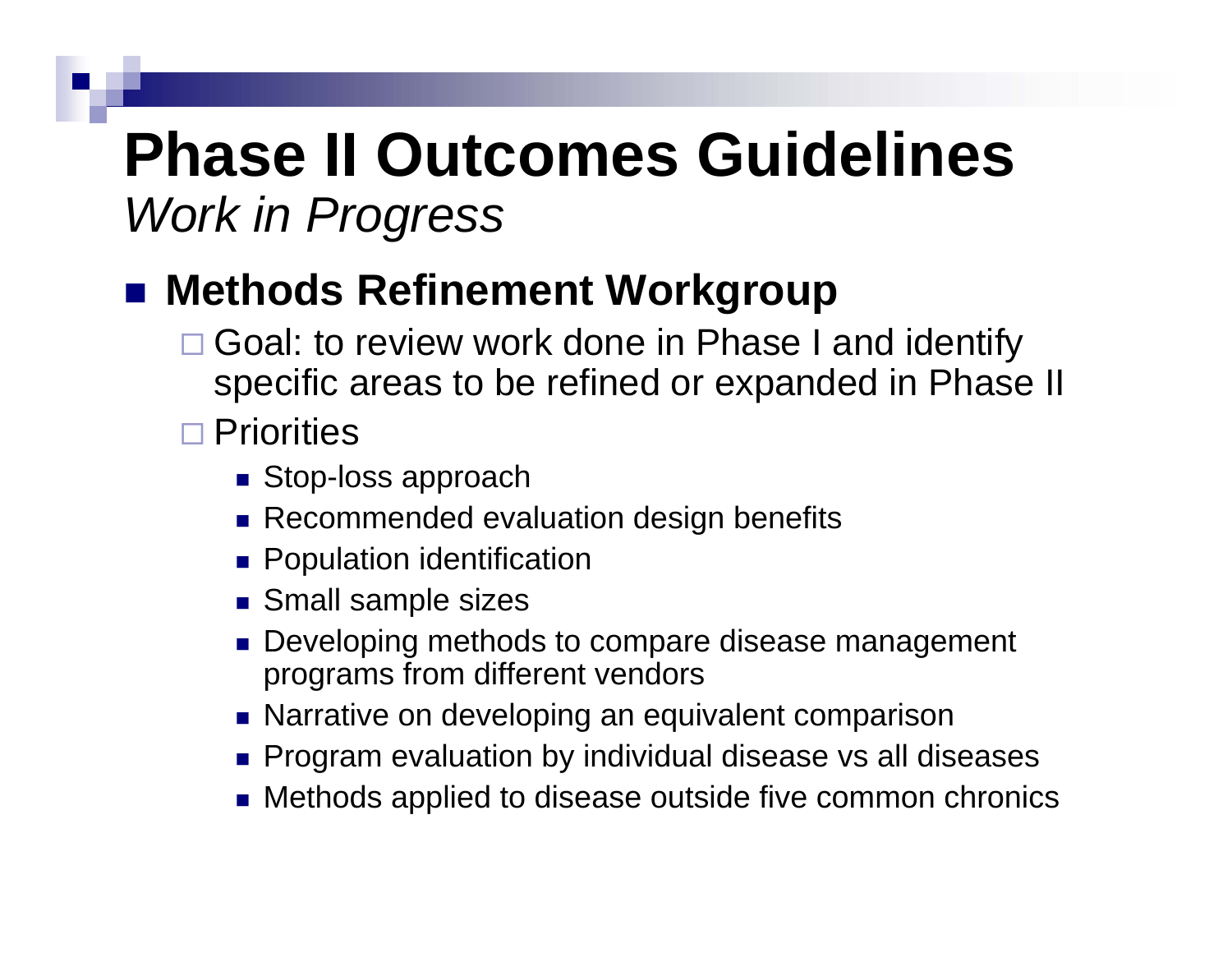#### **Financial/Trend Workgroup**

- □ Goal: to focus on trend and other areas of financial measures from Phase I needing refinement or expansion, including utilization measures
- **□ Priorities** 
	- Trend (refinement of 2006 recommendations)
		- □ Can we use relativity of historical chronic and non-chronic trends to adjust current year non-chronic?
		- $\Box$  If so, could we develop national database for reference?
	- **Utilization** 
		- $\Box$  Proper role of event rates, including "plausibility measures"
	- Risk Adjustment
		- $\Box$  How to adjust for confounding factors beyond influence of DM without adjusting away intended impact?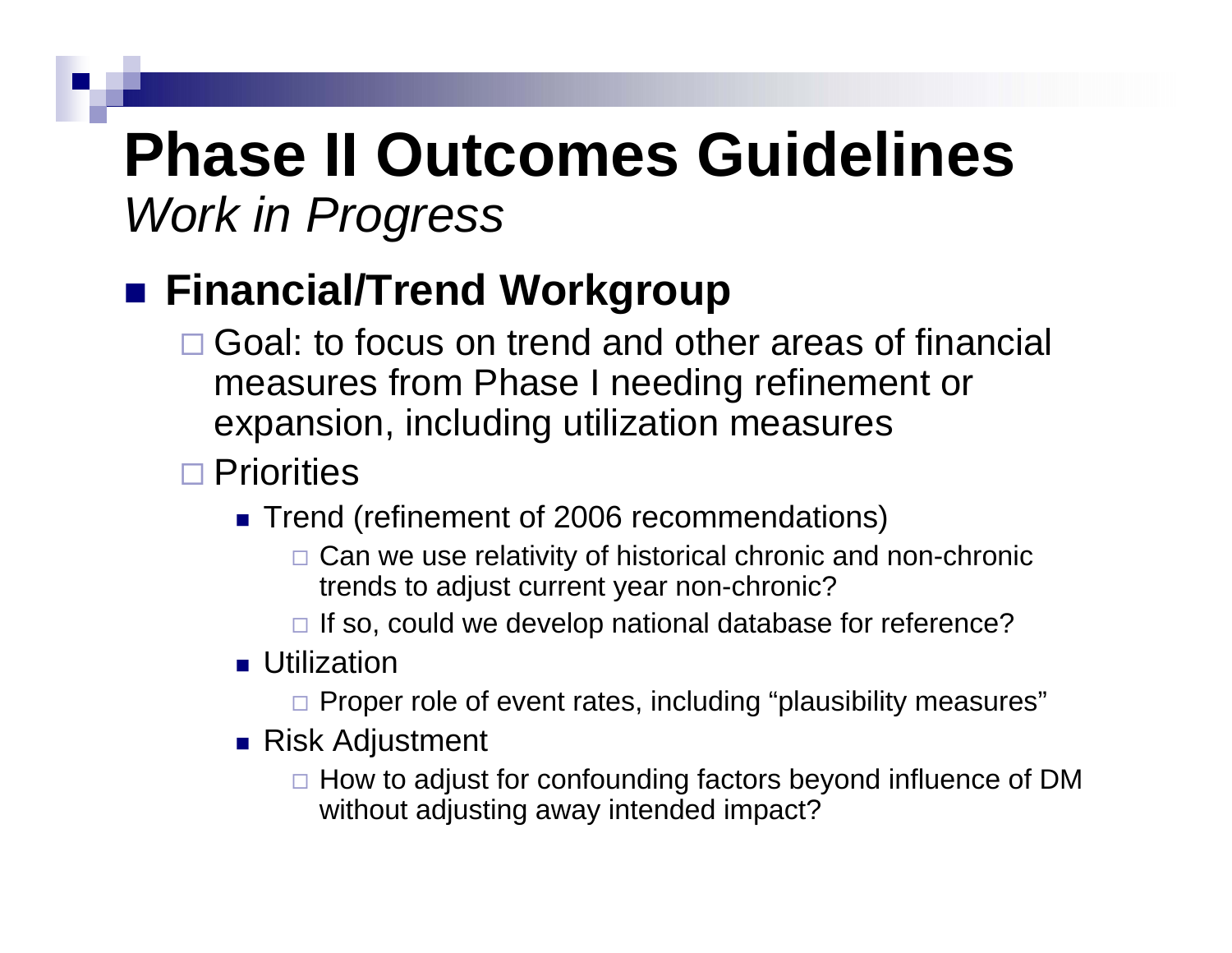#### ■ Wellness Measures Workgroup

- □ Goal: to develop recommendations for the evaluation of wellness and total population management programs that would include both the methods of evaluation and metrics
- **□ Priorities** 
	- **Process Measures**
	- Behavior change/modifiable risk factors
	- **Utilization/medical cost**
	- Productivity/quality of life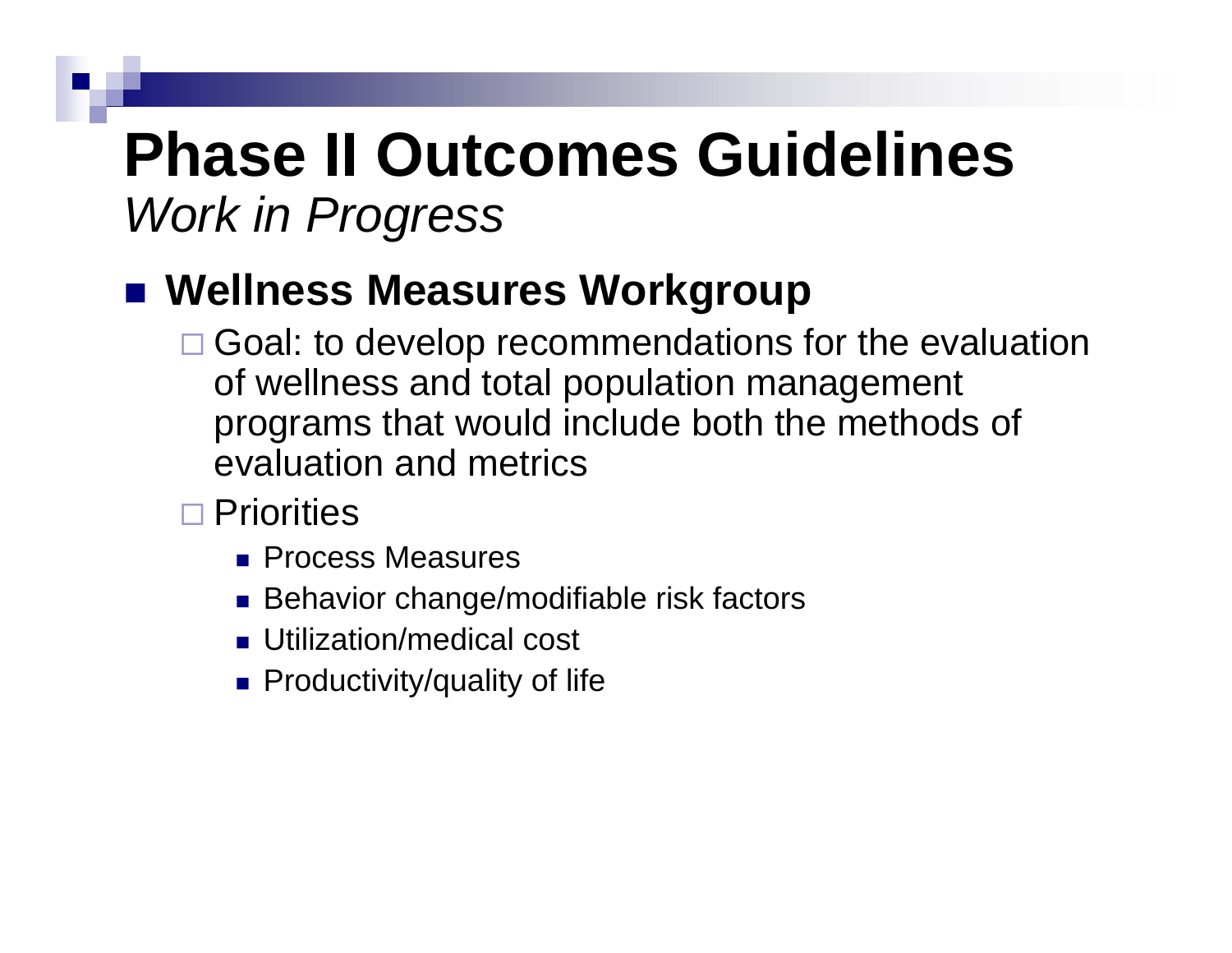#### **■ Process Measures Workgroup**

- □ Goal: to develop process measures (e.g., activity or operational metrics) for Phase II
- □ This workgroup will collaborate with URAC
- **□ Priorities** 
	- **I dentify categories of process measures**
	- $\blacksquare$  Identify and define process measure categories
		- $\Box$  Defining member touch and various levels of touch
		- $\Box$  Call center operational metrics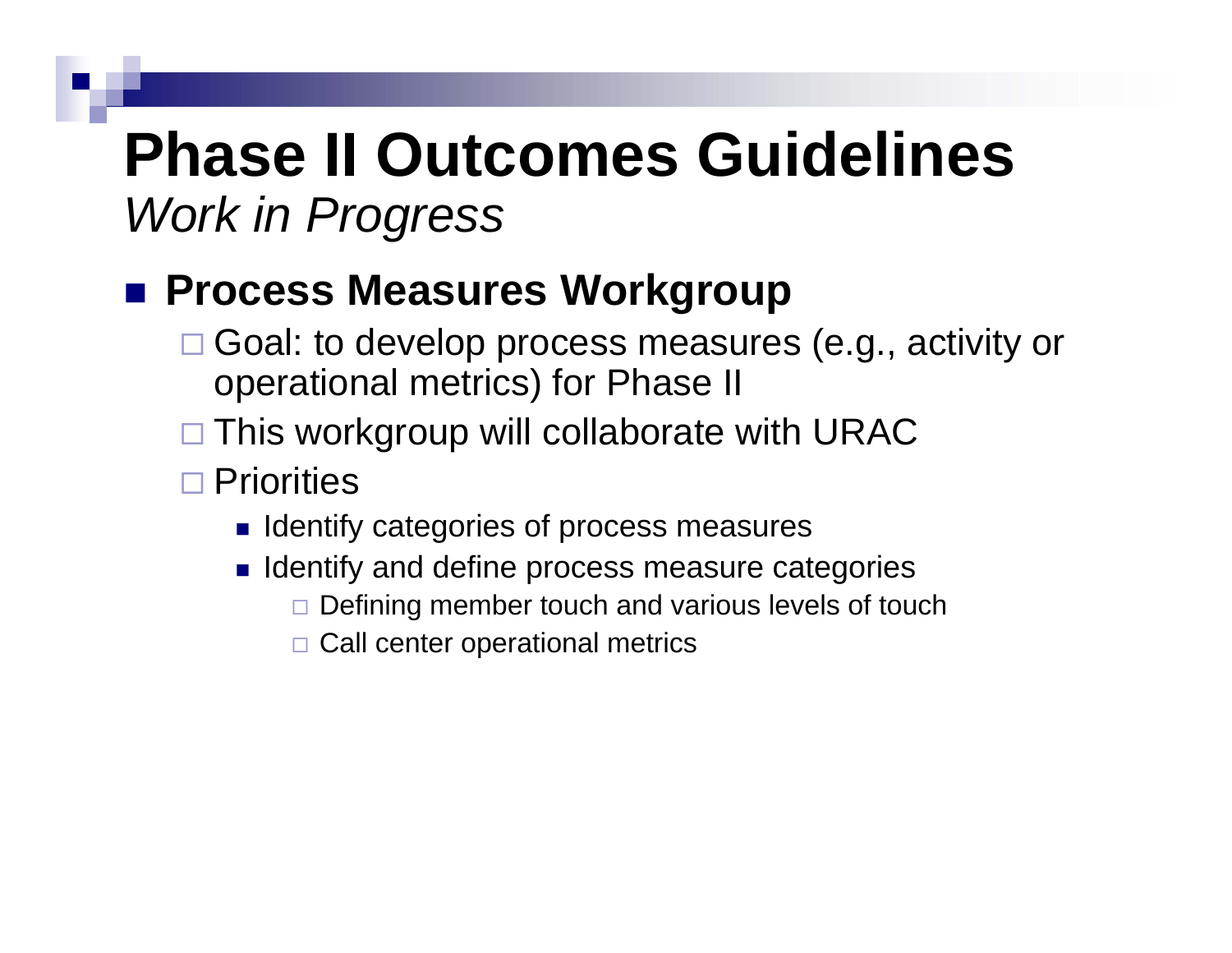#### **Clinical Measures Workgroup**

- □ Goal: to identify and recommend effectiveness-ofcare measures for five clinical conditions suitable for both evaluation and performance comparisons
- □ Collaborative effort with NCQA with Joint Advisory Committee (DMAA & NCQA appointees)
- □ Coordinates work of individual subgroups for diabetes, asthma, CAD, COPD, heart failure
- **□ Priorities** 
	- Don't reinvent the wheel adopt others' good measures
	- $\blacksquare$  High degree of specificity needed for comparative reporting
	- $\blacksquare$  Initial focus on small measure set with later expansion
	- Measures to be selected based on the ability of the DMO to affect the outcomes of the measure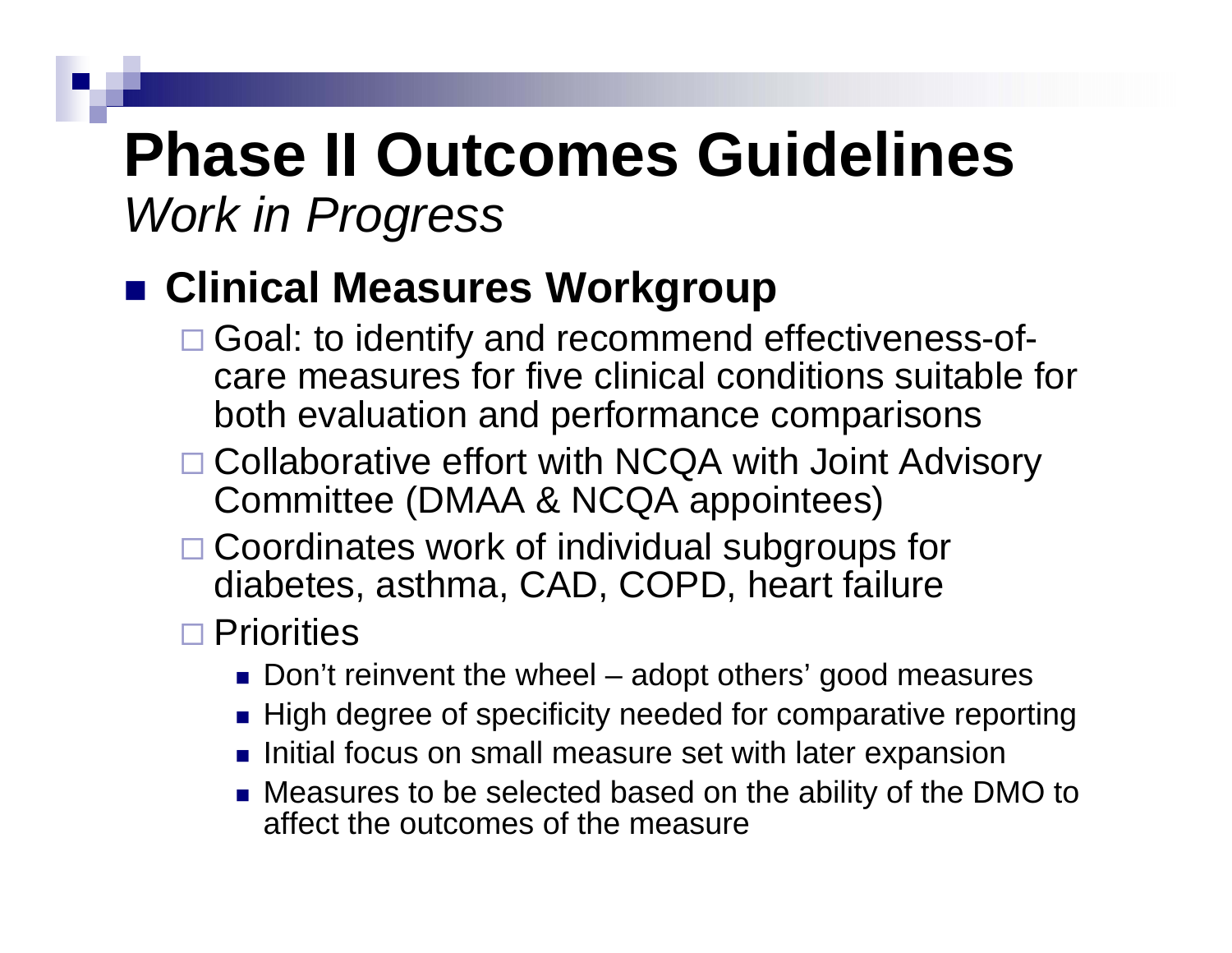#### ■ Patient Safety and Quality Workgroup

- □ Goal: to recommend a set of non-disease specific patient safety and quality measures for inclusion in the Phase II Guidelines
- **□ Priorities** 
	- Care Coordination
	- **Redication Adherence**
	- **Potential to avoid adverse events**
	- Functional Status
	- Quality of Life
	- **Smoking**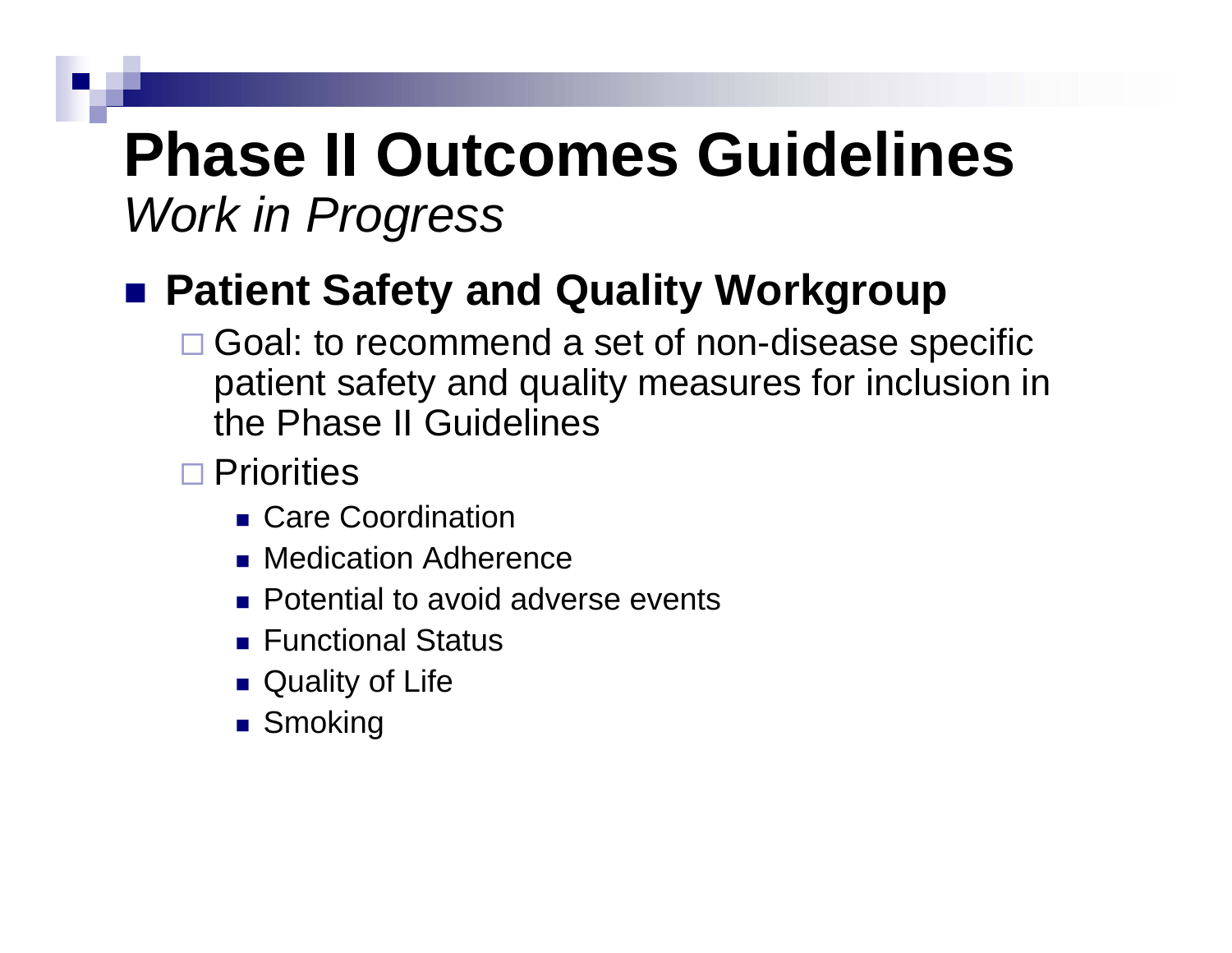#### ■ Clinical Specification Workgroup

- □ Goal: to recommend algorithms for defining relevant cohorts for the five conditions for the Phase II Guidelines building on earlier work in DM Dictionary
- □ Necessary for comparable clinical & other outcomes (but not to be confused with operational mandate)
- **□ Priorities** 
	- Focus on Asthma, COPD, CHF, CAD, Diabetes
	- Build on good work started in DM Dictionary
	- Utilize expert consultant(s) as needed